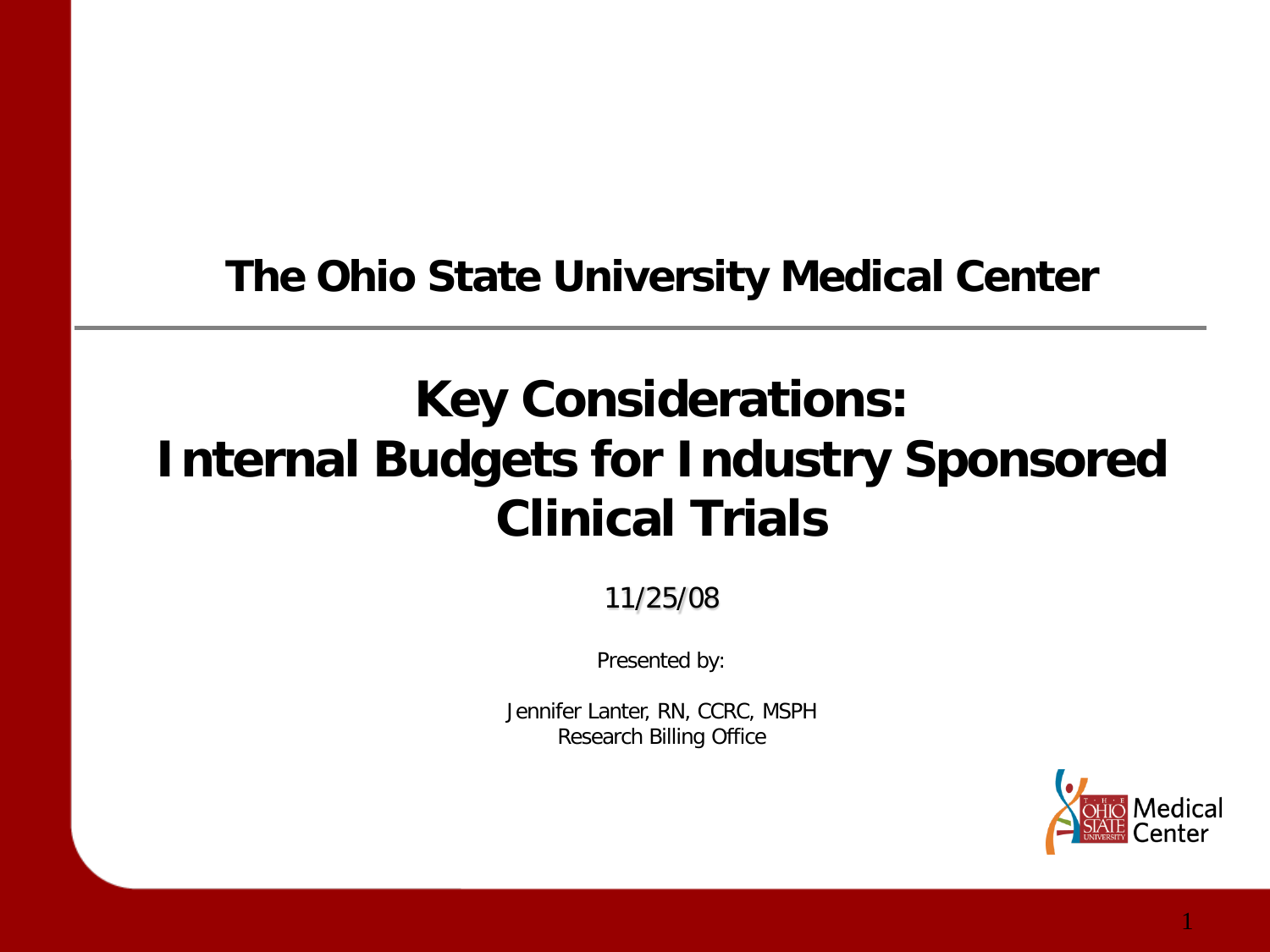# **Objectives**

- Identify the difference between Internal and Sponsor **Budgets**
- Identify Core Components for Industry Sponsored Clinical Trial Internal Budgets
- Use "OSUMC Industry Sponsored Internal Budget template" to develop a sample budget
- Identify keys to negotiating payment terms and billing compliance

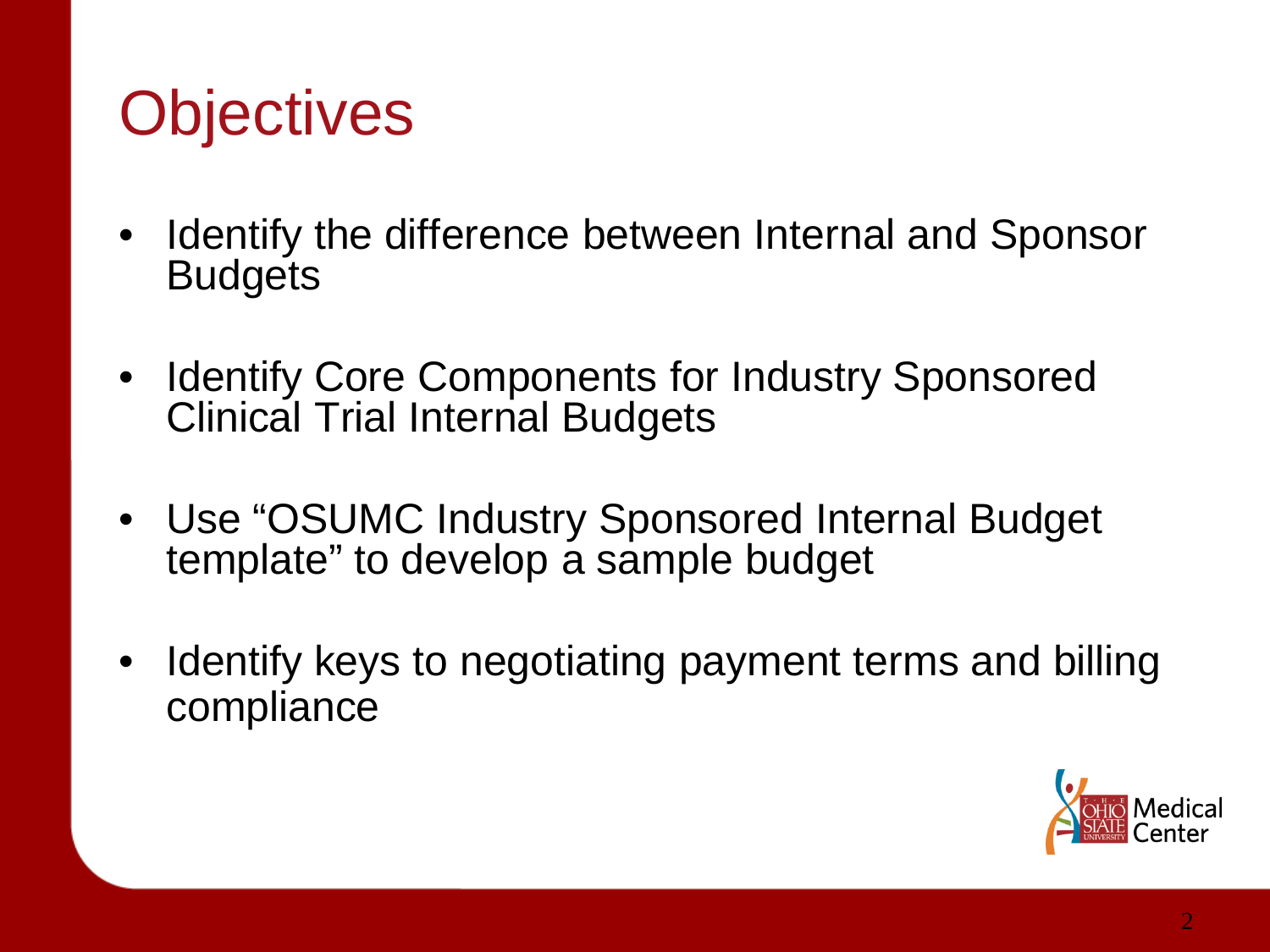### Definitions & General Considerations

- **Internal Budgets** = Used to identify all costs a site will incur to conduct a clinical trial.
	- Internal Budgets should not be sent to the sponsor. They should be used as a tool to develop the Sponsor Budget.
- **Sponsor Budgets** = Used to negotiate with the sponsor as part of the Clinical Trial Agreement.
	- If the sponsor funding is less than the cost to conduct the study a site either has to refuse the study or come up with alternate funding.

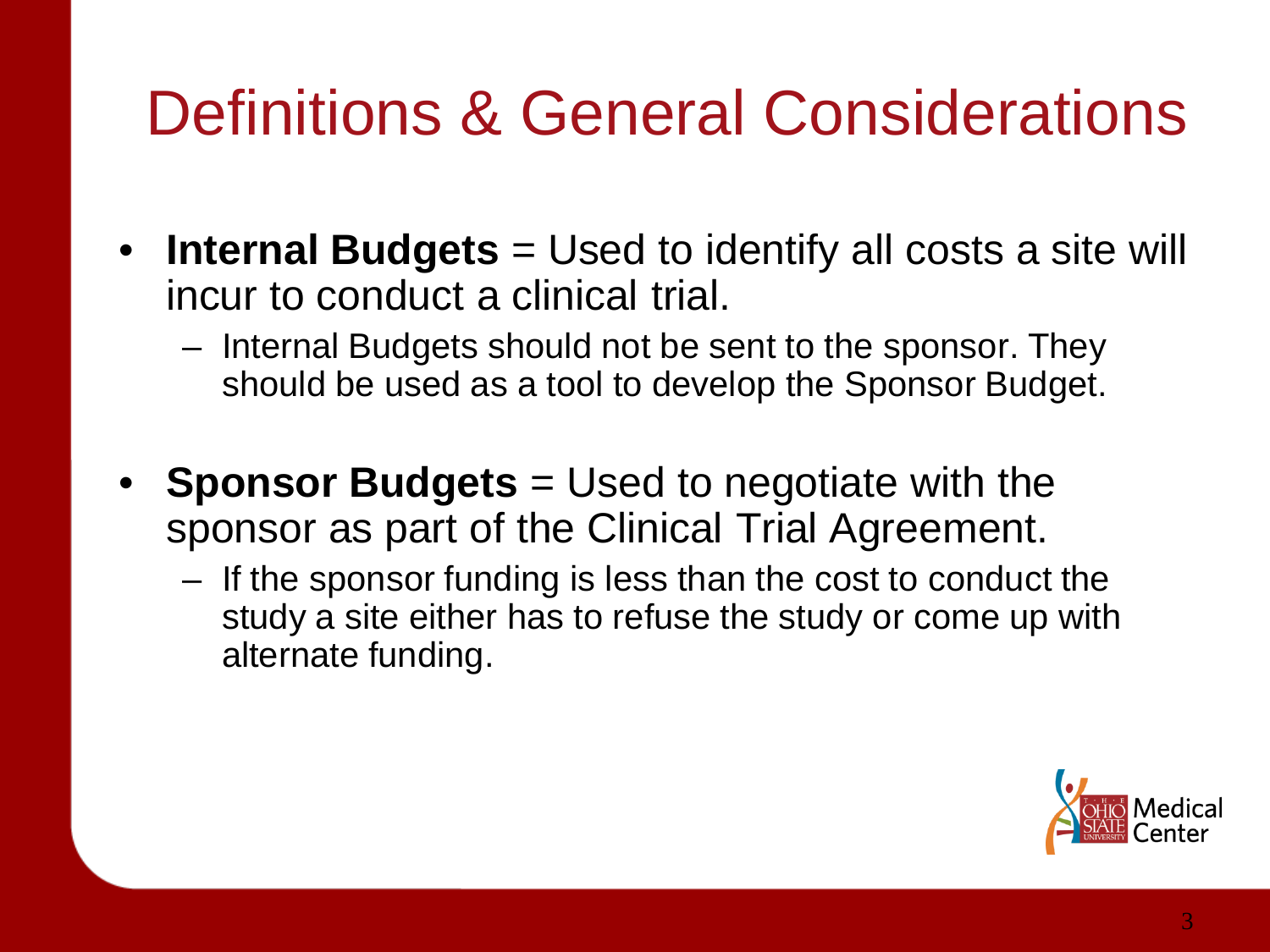# Questions that need answered

- How much will the trial cost to conduct?
- Does the sponsor's proposed budget cover costs? If not:
	- Will the sponsor negotiate payment to cover costs?

OR

– Is the study worth subsidizing? Who will subsidize? Will your department cover the expenses? Who will approve?

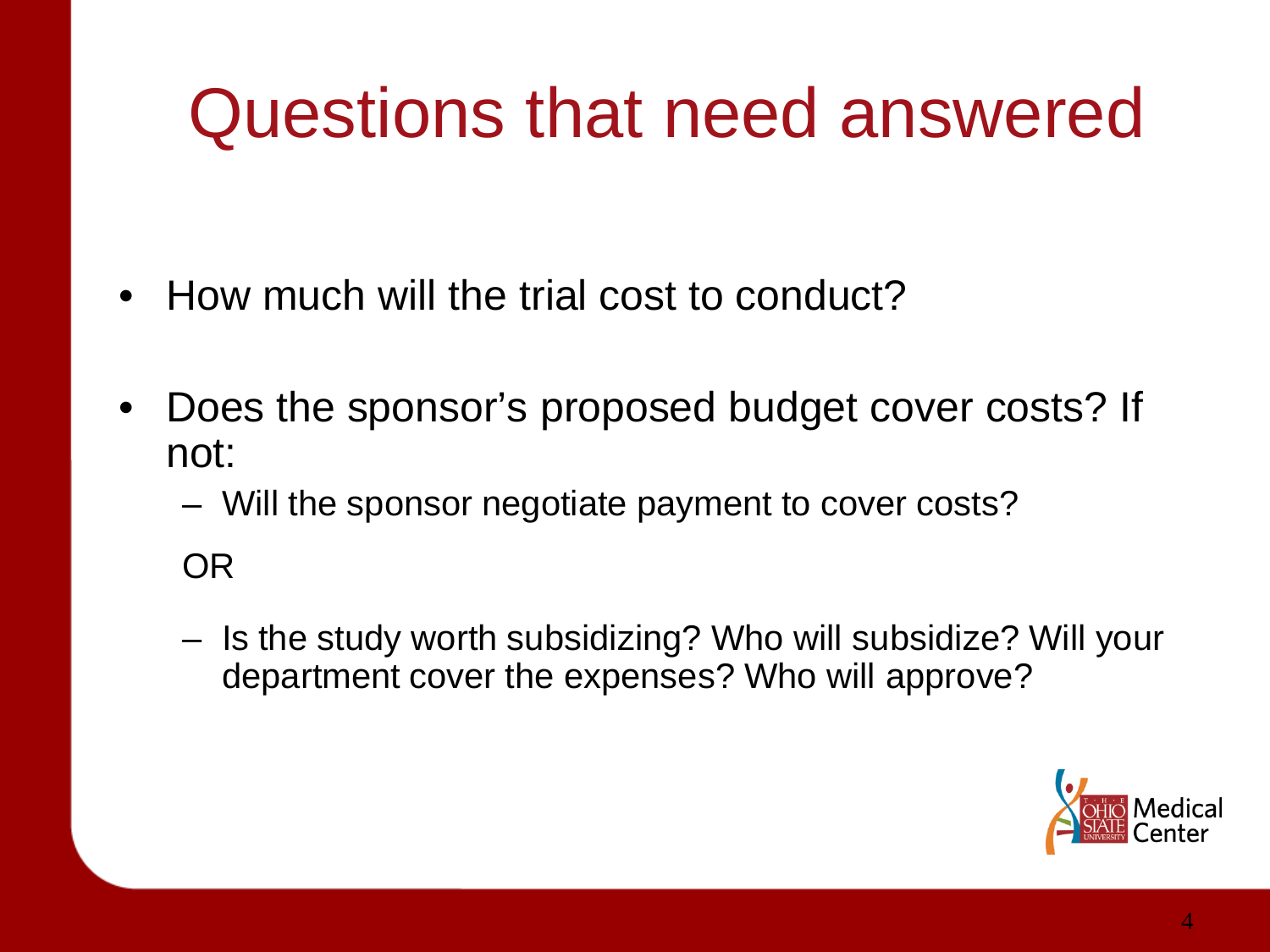# Developing the Budget is the Start of the Project Lifecycle





**Lifecycle from OSU Research Foundation**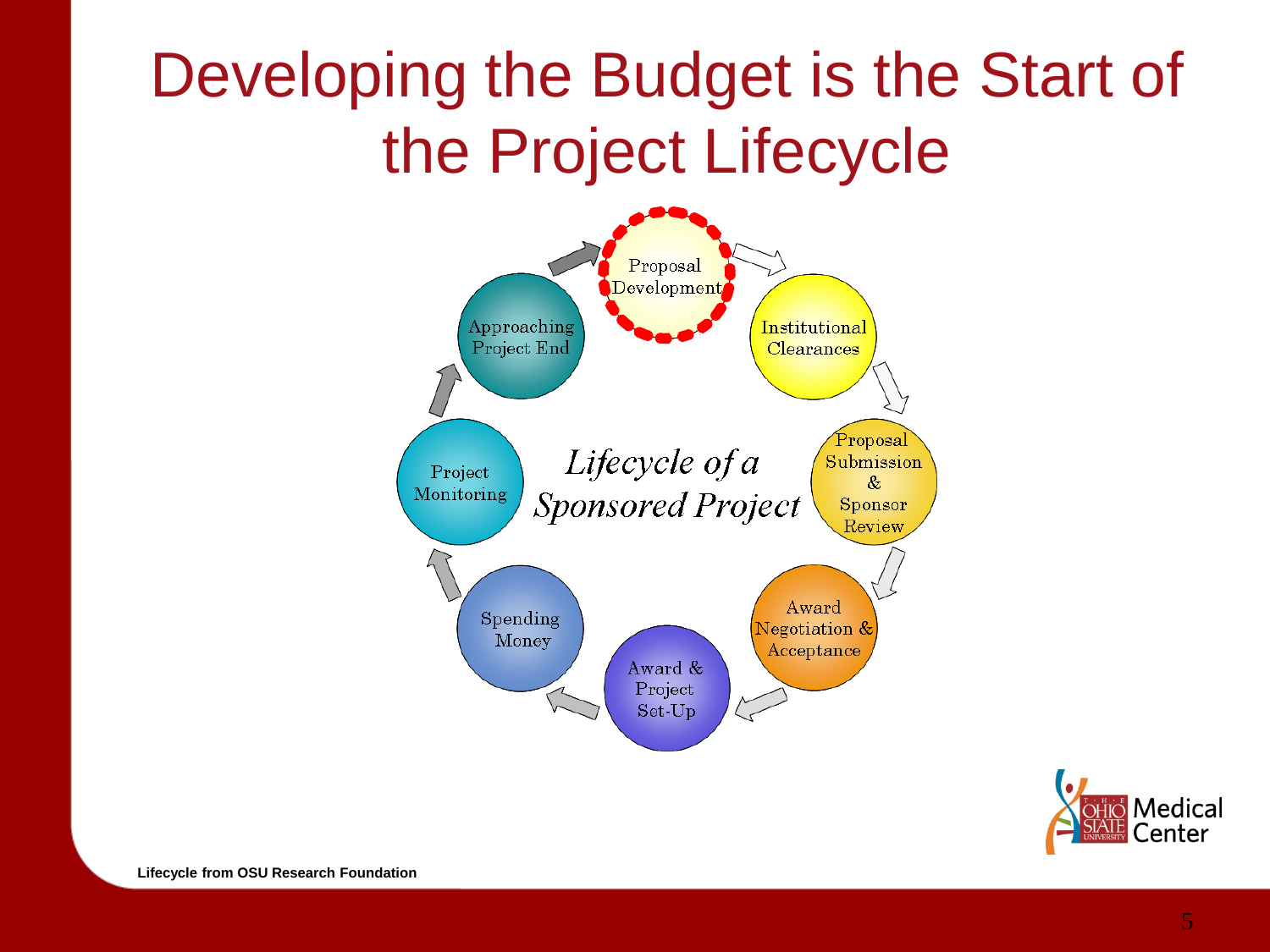# Budgeting Considerations

- One size does not fit all
	- Many different types of studies
	- Many different sponsors
	- ….All have different budgeting needs….
- Key:
	- There are common core components to building budgets for all studies

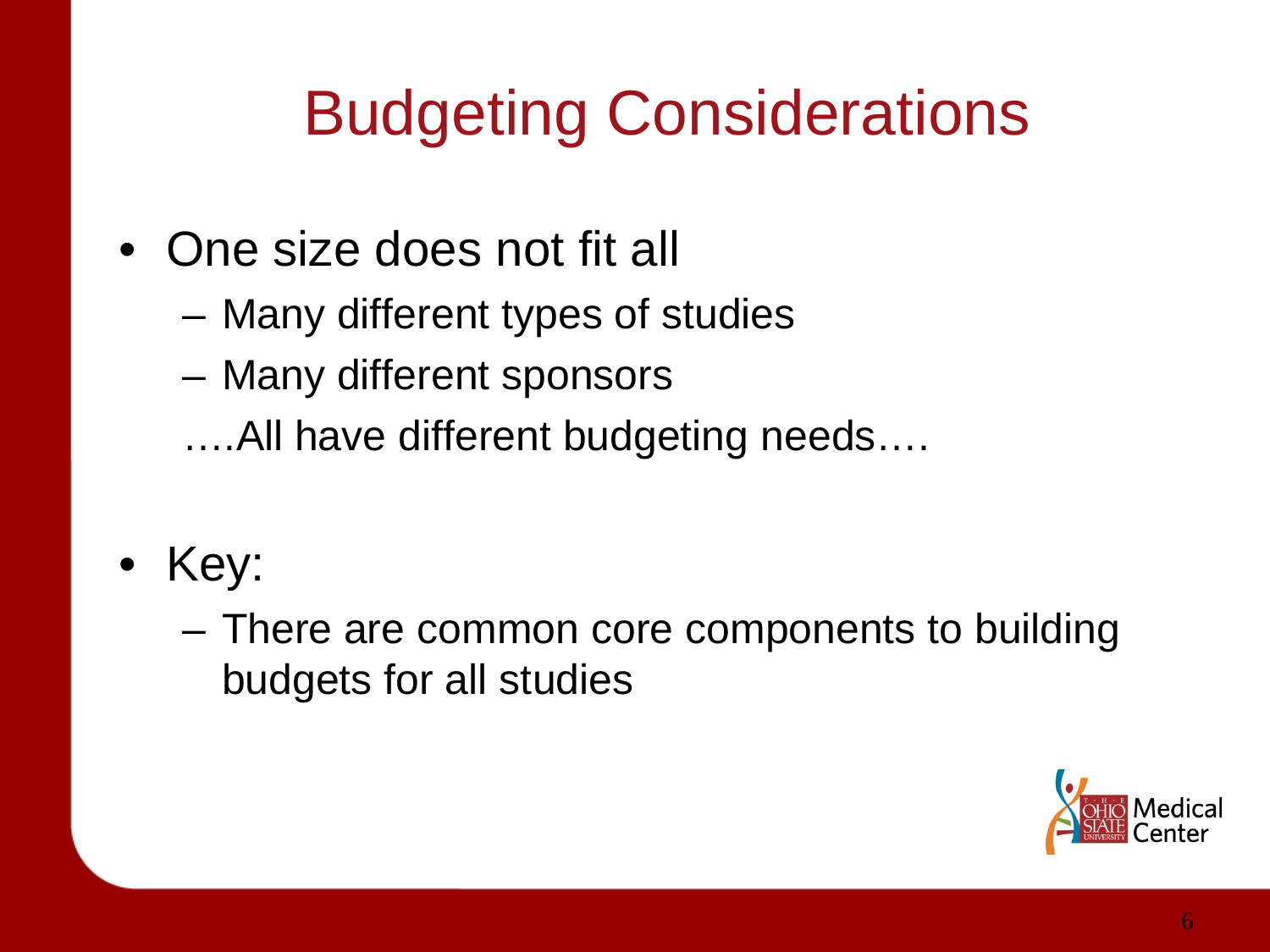### *CORE Budget Components*



Adapted from: The Ohio State University Comprehensive Cancer Center Office of Contract Development & Coordination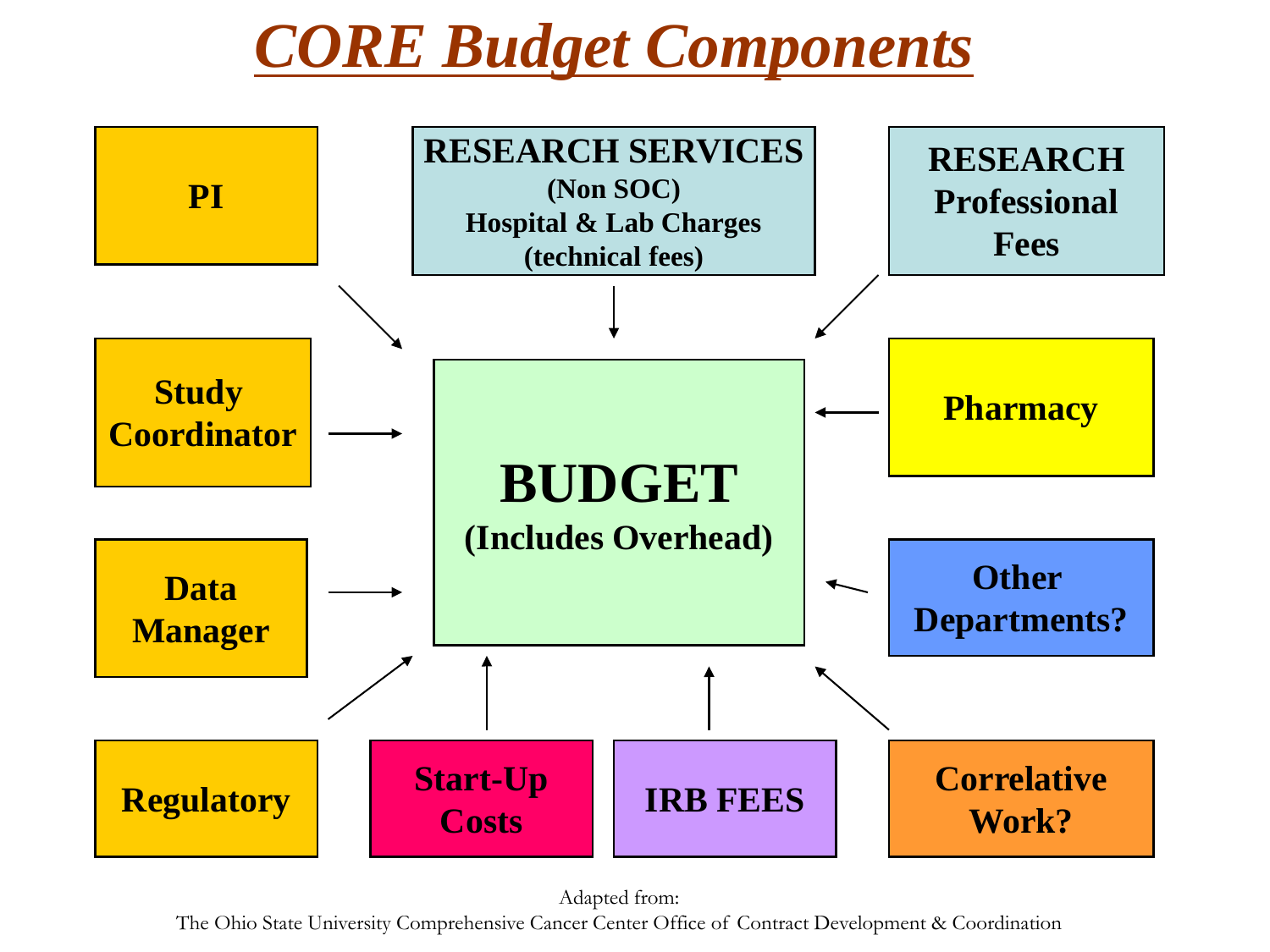# Budgeting Steps

- 1. Determine full cost to conduct study
	- Review Protocol, Contract, Consent & Case Report Forms to identify each procedure, visit, participant contact, supply items & professional fees that are needed to conduct the study
	- Separate items into Research or Standard of Care Charges
	- List items in Internal Budget
	- Include Start Up and Pass Through Items
- 2. Compare internal budget to sponsor budget
- 3. Negotiate when necessary
- 4. Coordinate subsidizing agreements when necessary
- 5. Monitor Budget & Payment

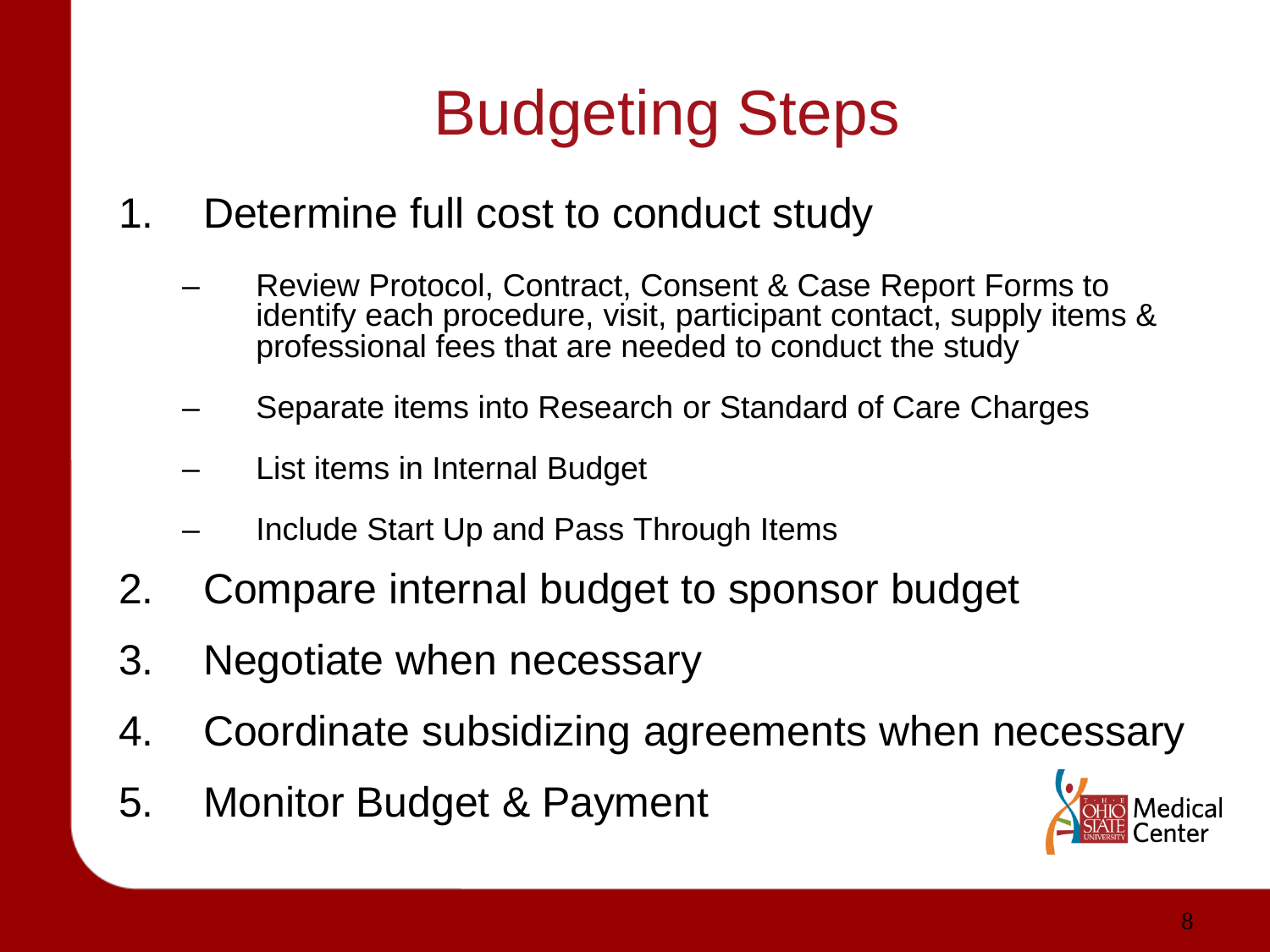### Start with Internal Budget Template

#### Available on the [Research Billing Office](http://www.medctr.ohio-state.edu/Research/ResearchBilling.aspx) Website

| <b>Protocol Budget Calendar</b>                                                 |                                            |        |                                                                                                |                |                     |                           |                 |                         |                |                    |                   |
|---------------------------------------------------------------------------------|--------------------------------------------|--------|------------------------------------------------------------------------------------------------|----------------|---------------------|---------------------------|-----------------|-------------------------|----------------|--------------------|-------------------|
| <b>Contract No:</b>                                                             |                                            |        |                                                                                                |                | <b>Protocol No:</b> |                           |                 | <b>Department:</b>      |                | Sponsor:           |                   |
| <b>Protocol Target Accrual:</b>                                                 |                                            |        |                                                                                                |                | PI:                 |                           |                 | <b>Accrual to Date:</b> |                |                    |                   |
| <b>Study Title:</b>                                                             |                                            |        |                                                                                                |                |                     |                           |                 |                         |                |                    |                   |
| A. PER PARTICIPANT / PER ARM COSTS                                              |                                            |        |                                                                                                |                |                     |                           |                 |                         |                |                    |                   |
|                                                                                 |                                            |        |                                                                                                |                |                     | <b>Schedule of Events</b> |                 |                         |                |                    |                   |
|                                                                                 | Standard of Care (SOC)<br>Vs. Research (R) | Screen | Visit 1/ Day 0                                                                                 | Visit 2/ Day 1 | Visit 3 / Mth 1     | Visit 4 / Mth 3           | Visit 5 / Mth 6 | Visit 6 / Yr 1          | Visit 6 / Yr 2 | Final Visit / Yr 3 | <b>Row Totals</b> |
| <b>ITEMS &amp; SERVICES</b>                                                     |                                            |        |                                                                                                |                |                     |                           |                 |                         |                |                    |                   |
| <b>Informed Consent</b>                                                         |                                            |        |                                                                                                |                |                     |                           |                 |                         |                |                    | \$0.00            |
| Inclusion/Exclusion                                                             |                                            |        |                                                                                                |                |                     |                           |                 |                         |                |                    | \$0.00            |
| <b>Chart Review</b>                                                             |                                            |        |                                                                                                |                |                     |                           |                 |                         |                |                    | \$0.00            |
| <b>Medical History</b>                                                          |                                            |        |                                                                                                |                |                     |                           |                 |                         |                |                    | \$0.00            |
| <b>Physicial Exam</b>                                                           |                                            |        |                                                                                                |                |                     |                           |                 |                         |                |                    | \$0.00            |
| <b>Vital Signs</b>                                                              |                                            |        |                                                                                                |                |                     |                           |                 |                         |                |                    | \$0.00            |
| <b>Concominant Meds</b>                                                         |                                            |        |                                                                                                |                |                     |                           |                 |                         |                |                    | \$0.00            |
| A/E Reporting                                                                   |                                            |        |                                                                                                |                |                     |                           |                 |                         |                |                    | \$0.00            |
| <b>Clinic Visit</b>                                                             |                                            |        |                                                                                                |                |                     |                           |                 |                         |                |                    | \$0.00            |
| <b>Pharmacy Fees</b>                                                            |                                            |        |                                                                                                |                |                     |                           |                 |                         |                |                    | \$0.00            |
| X-Rays & Scans (ex. MRI)                                                        |                                            |        |                                                                                                |                |                     |                           |                 |                         |                |                    | \$0.00            |
| EKG                                                                             |                                            |        |                                                                                                |                |                     |                           |                 |                         |                |                    | \$0.00            |
| Procedures (ex. Cath)                                                           |                                            |        |                                                                                                |                |                     |                           |                 |                         |                |                    | \$0.00            |
| Drug Accountability Logs                                                        |                                            |        |                                                                                                |                |                     |                           |                 |                         |                |                    | \$0.00            |
| Laboratory Tests (ex. CK-MB)                                                    |                                            |        |                                                                                                |                |                     |                           |                 |                         |                |                    | \$0.00            |
| Professional Fees (ex. EKG Rd)                                                  |                                            |        |                                                                                                |                |                     |                           |                 |                         |                |                    | \$0.00            |
| <b>Study Coordinator Time</b>                                                   |                                            |        |                                                                                                |                |                     |                           |                 |                         |                |                    | \$0.00            |
| PI Time                                                                         |                                            |        |                                                                                                |                |                     |                           |                 |                         |                |                    | \$0.00            |
| Supplies (ex. Dry ice)                                                          |                                            |        |                                                                                                |                |                     |                           |                 |                         |                |                    | \$0.00            |
| <b>Participant Stipends</b>                                                     |                                            |        |                                                                                                |                |                     |                           |                 |                         |                |                    | \$0.00            |
| <b>Participant Travel/Parking</b>                                               |                                            |        |                                                                                                |                |                     |                           |                 |                         |                |                    | \$0.00            |
| Other:                                                                          |                                            |        |                                                                                                |                |                     |                           |                 |                         |                |                    | \$0.00            |
|                                                                                 |                                            |        |                                                                                                |                |                     |                           |                 |                         |                |                    | \$0.00            |
|                                                                                 |                                            |        |                                                                                                |                |                     |                           |                 |                         |                |                    | \$0.00            |
|                                                                                 |                                            |        |                                                                                                |                |                     |                           |                 |                         |                |                    | \$0.00            |
|                                                                                 |                                            |        |                                                                                                |                |                     |                           |                 |                         |                |                    | \$0.00            |
|                                                                                 |                                            |        |                                                                                                |                |                     |                           |                 |                         |                |                    | \$0.00            |
|                                                                                 |                                            |        |                                                                                                |                |                     |                           |                 |                         |                |                    | \$0.00            |
|                                                                                 |                                            |        |                                                                                                |                |                     |                           |                 |                         |                |                    | \$0.00            |
| <b>Sub-Total PerPparticipant Costs</b>                                          |                                            | \$0.00 | \$0.00                                                                                         | \$0.00         | \$0.00              | \$0.00                    | \$0.00          | \$0.00                  | \$0.00         | \$0.00             | \$0.00            |
| Plus F&A Overhead Rate                                                          |                                            | \$0.00 | \$0.00                                                                                         | \$0.00         | \$0.00              | \$0.00                    | \$0.00          | \$0.00                  | \$0.00         | \$0.00             | \$0.00            |
| <b>TOTAL PER PARTICIPANT COSTS</b>                                              |                                            | \$0.00 | \$0.00                                                                                         | \$0.00         | \$0.00              | \$0.00                    | \$0.00          | \$0.00                  | \$0.00         | \$0.00             | \$0.00            |
| <b>Calendar Foot Notes:</b>                                                     |                                            |        |                                                                                                |                |                     |                           |                 |                         |                |                    |                   |
| <b>Current F&amp;A rate</b><br>Note: A Coverage Apolygie abould be performed to | <b>267</b>                                 |        | positivity making SOC determinations. See the Bessersh Billing Office Website for instructions |                |                     |                           |                 |                         |                |                    |                   |

Note: A Coverage Analysis should be performed to assist with making SOC determinations. See the Research Billing Office Website for instructions.

TIPS: 1. Enter SOC in fields where the test is deemed to be standard regardless of participation in the study. 2. Enter the Cost for services that are Research. Research services should not be billed to insurance. The research charges will make up the per participant budget for the study. 3. Overhead rates change periodically. Click on Overhead Rate for link to OSU's "Rate Agreement" for full cost. College of Medicine 2008 approved rate is 26%. Remember to change percentage in cell B43 when rate changes.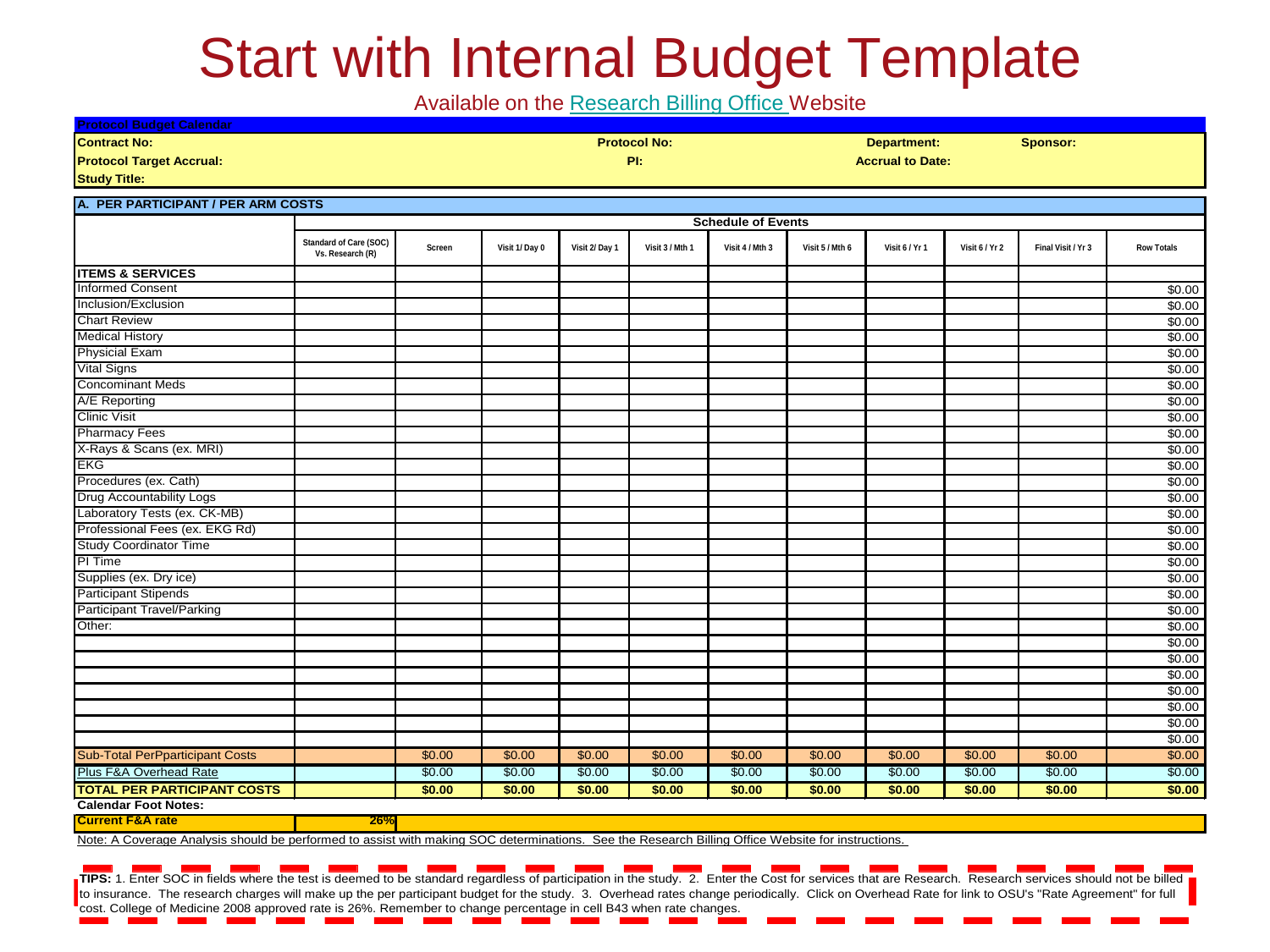#### Identify what work is required per PARTICIPANT

| <b>Protocol Budget Calendar</b>                                                                                                                                                                 |                                |        |                               |                         |                                    |                              |                    |                         |        |                        |                   |
|-------------------------------------------------------------------------------------------------------------------------------------------------------------------------------------------------|--------------------------------|--------|-------------------------------|-------------------------|------------------------------------|------------------------------|--------------------|-------------------------|--------|------------------------|-------------------|
| <b>Contract No: 10000</b>                                                                                                                                                                       |                                |        |                               |                         | <b>Protocol No: XYZ</b>            |                              |                    | Department: Research    |        | <b>Sponsor: Pharma</b> |                   |
| <b>Protocol Target Accrual: 10</b>                                                                                                                                                              |                                |        |                               |                         | <b>PI:</b> Investigator, Principal |                              |                    | <b>Accrual to Date:</b> |        | <b>Assessment</b>      |                   |
| Study Title: SAMPLE: Phase II, Double-Blind, Placebo-Controlled, Randomized, Multicenter Efficacy trial of XXX in participantss with acute decompensated ischemic congenstive heart<br>failure. |                                |        |                               |                         |                                    |                              |                    |                         |        |                        |                   |
| A. PER PARTICIPANT / PER ARM COSTS                                                                                                                                                              |                                |        |                               |                         |                                    |                              |                    |                         |        |                        |                   |
|                                                                                                                                                                                                 |                                |        |                               |                         |                                    |                              |                    |                         |        |                        |                   |
|                                                                                                                                                                                                 | Standard of                    |        |                               |                         |                                    | <b>Schedule of Events</b>    |                    | Visit 6 / Yr            |        |                        |                   |
|                                                                                                                                                                                                 | Care (SOC) Vs.<br>Research (R) |        | Visit 1/ Day<br>$0 =$ Hosp IP | Visit 2/<br>Day 1       | Visit $3/$<br>Mth 1                | Visit 4/<br>Mth <sub>3</sub> | Visit 5 / Mth<br>6 | $1$ = Final<br>Visit    |        |                        | <b>Row Totals</b> |
| <b>ITEMS &amp; SERVICES</b>                                                                                                                                                                     |                                |        |                               |                         |                                    |                              |                    |                         |        |                        |                   |
| <b>Informed Consent</b>                                                                                                                                                                         |                                |        | X                             |                         |                                    |                              |                    |                         |        |                        | \$0.00            |
| <b>Inclusion/Exclusion</b>                                                                                                                                                                      |                                |        | $\times$                      |                         |                                    |                              |                    |                         |        |                        | \$0.00            |
| <b>Chart Review</b>                                                                                                                                                                             |                                |        | X                             |                         |                                    |                              |                    |                         |        |                        | \$0.00            |
| <b>Medical History</b>                                                                                                                                                                          |                                |        | X                             |                         |                                    |                              |                    |                         |        |                        | \$0.00            |
| Physicial Exam*                                                                                                                                                                                 |                                |        | $\mathsf{X}$                  |                         | X                                  | X                            | X                  | X                       |        |                        | \$0.00            |
| <b>Vital Signs</b>                                                                                                                                                                              |                                |        | X                             | X                       | X                                  | X                            | $\times$           | X                       |        |                        | \$0.00            |
| <b>Concominant Meds</b>                                                                                                                                                                         |                                |        | X                             | X                       | X                                  | X                            | X                  | X                       |        |                        | \$0.00            |
| <b>A/E</b> Reporting                                                                                                                                                                            |                                |        |                               | X                       | X                                  | $\times$                     | $\times$           | X                       |        |                        | \$0.00            |
| <b>Clinic Visit</b>                                                                                                                                                                             |                                |        |                               |                         | X                                  | $\overline{\mathsf{x}}$      | X                  | X                       |        |                        | \$0.00            |
| <b>Pharmacy Fees</b>                                                                                                                                                                            |                                |        | X                             |                         | X                                  | X                            | X                  | X                       |        |                        | \$0.00            |
| <b>Chest X-Ray</b>                                                                                                                                                                              |                                |        | X                             |                         |                                    |                              | $\times$           | X                       |        |                        | \$0.00            |
| <b>EKG</b>                                                                                                                                                                                      |                                |        | X                             | X                       | X                                  | X                            | X                  | $\sf X$                 |        |                        | \$0.00            |
| Cardiac Angiogram                                                                                                                                                                               |                                |        | X                             |                         |                                    |                              |                    | X                       |        |                        | \$0.00            |
| <b>Drug Accountability Logs</b>                                                                                                                                                                 |                                |        | X                             |                         | X                                  | X                            | Χ                  | X                       |        |                        | \$0.00            |
| <b>CK-MB</b>                                                                                                                                                                                    |                                |        | $\sf X$                       | X                       | X                                  | $\mathsf X$                  | $\times$           | $\mathsf X$             |        |                        | \$0.00            |
| <b>EKG Professional Read</b>                                                                                                                                                                    |                                |        | X                             | Χ                       | X                                  | X                            | $\times$           | X                       |        |                        | \$0.00            |
| <b>Study Coordinator Time</b>                                                                                                                                                                   |                                |        | X                             | X                       | X                                  | X                            | X                  | X                       |        |                        | \$0.00            |
| PI Time*                                                                                                                                                                                        |                                |        | X                             | X                       |                                    | X                            | X                  | X                       |        |                        | \$0.00            |
| Dry Ice                                                                                                                                                                                         |                                |        | $\overline{\mathsf{x}}$       | $\overline{\mathsf{x}}$ |                                    |                              | $\mathsf{X}$       | $\overline{\mathsf{X}}$ |        |                        | \$0.00            |
| <b>Participant Stipends</b>                                                                                                                                                                     |                                |        |                               |                         | X                                  | X                            | X                  | X                       |        |                        | \$0.00            |
| <b>Participant Travel/Parking</b>                                                                                                                                                               |                                |        |                               |                         | X                                  | X                            | X                  | X                       |        |                        | \$0.00            |
| <b>Central Lab Processing Time</b>                                                                                                                                                              |                                |        | X                             | X                       |                                    |                              | $\times$           | X                       |        |                        | \$0.00            |
|                                                                                                                                                                                                 |                                |        |                               |                         |                                    |                              |                    |                         |        |                        | \$0.00            |
|                                                                                                                                                                                                 |                                |        |                               |                         |                                    |                              |                    |                         |        |                        | \$0.00            |
|                                                                                                                                                                                                 |                                |        |                               |                         |                                    |                              |                    |                         |        |                        | \$0.00            |
| <b>Customize per Protocol</b>                                                                                                                                                                   |                                |        |                               |                         | <b>Mark when Items are</b>         |                              |                    |                         |        |                        | \$0.00            |
|                                                                                                                                                                                                 |                                |        |                               |                         | <b>Required</b>                    |                              |                    |                         |        |                        | \$0.00            |
|                                                                                                                                                                                                 |                                |        |                               |                         |                                    |                              |                    |                         |        |                        | \$0.00            |
|                                                                                                                                                                                                 |                                |        |                               |                         |                                    |                              |                    |                         |        |                        | \$0.00            |
| <b>Sub-Total Per Participant Costs</b>                                                                                                                                                          |                                | \$0.00 | \$0.00                        | \$0.00                  | \$0.00                             | \$0.00                       | \$0.00             | \$0.00                  | \$0.00 | \$0.00                 | \$0.00            |
| <b>Plus F&amp;A Overhead Rate</b>                                                                                                                                                               |                                | \$0.00 | \$0.00                        | \$0.00                  | \$0.00                             | \$0.00                       | \$0.00             | \$0.00                  | \$0.00 | \$0.00                 | \$0.00            |
| <b>TOTAL PER PARTICIPANT COSTS</b>                                                                                                                                                              |                                | \$0.00 | \$0.00                        | \$0.00                  | \$0.00                             | \$0.00                       | \$0.00             | \$0.00                  | \$0.00 | \$0.00                 | \$0.00            |
| Calendar Foot Notes: Mth 1 PE is abbreviated. To be performed by study RN                                                                                                                       |                                |        |                               |                         |                                    |                              |                    |                         |        |                        |                   |

**Current F&A rate 26%**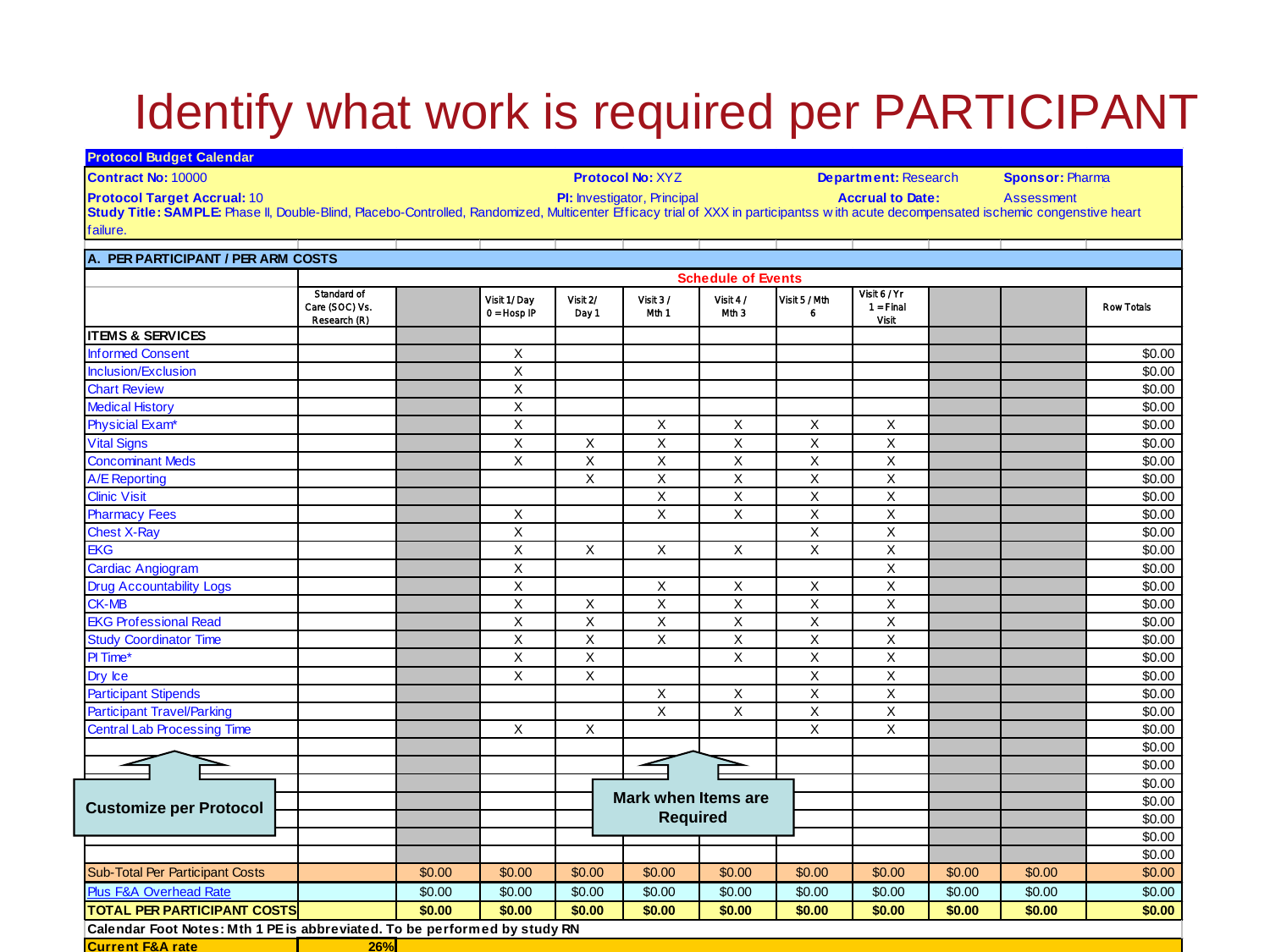### Identify what is Research vs. Standard of Care

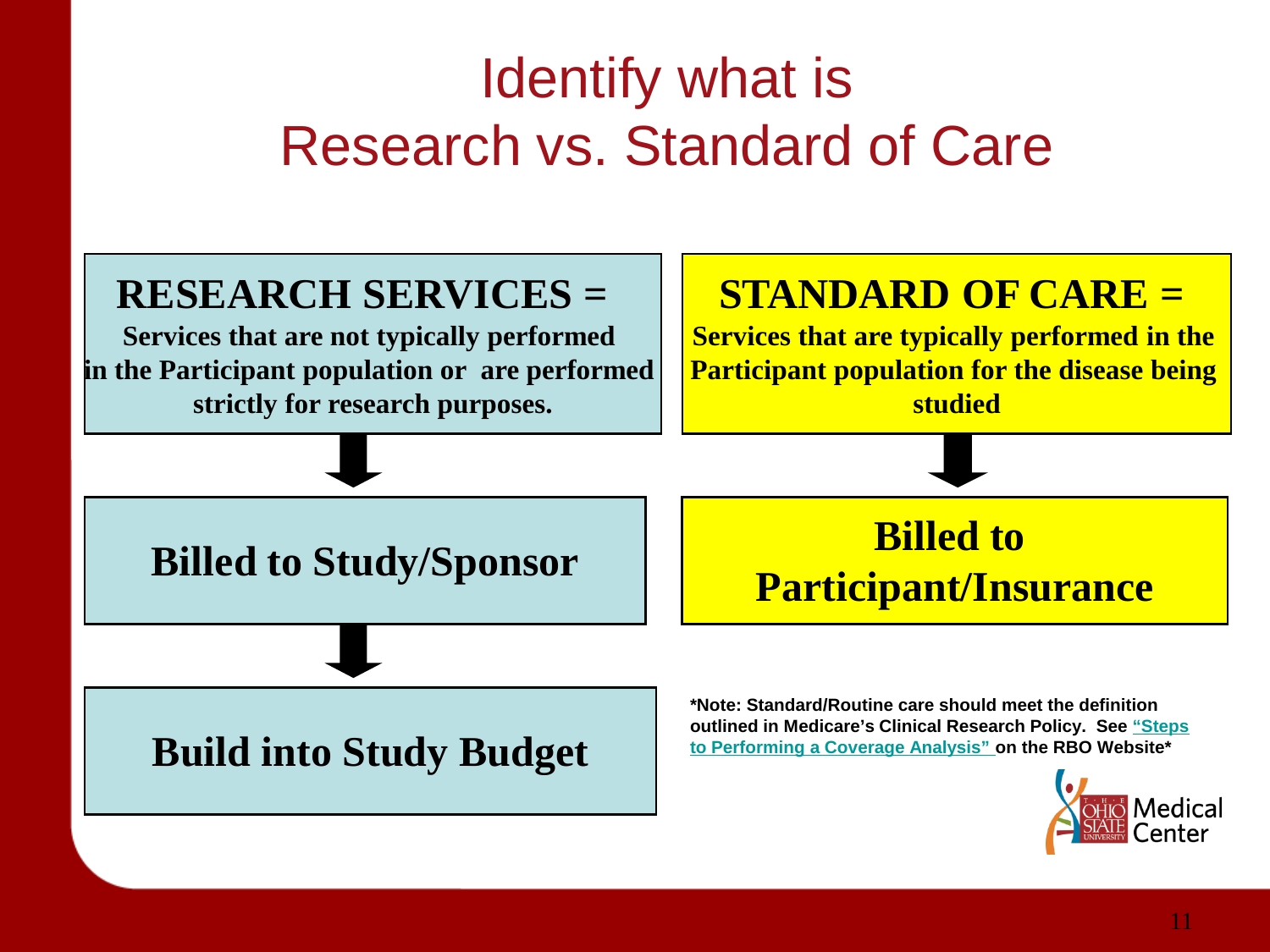#### **Mark Research and SOC in Internal Budget Template**

**(Section A)**

| <b>Protocol Budget Calendar</b>                                                                                                                                                             |                                               |        |                               |                         |                                    |                              |                    |                                      |        |                        |                   |
|---------------------------------------------------------------------------------------------------------------------------------------------------------------------------------------------|-----------------------------------------------|--------|-------------------------------|-------------------------|------------------------------------|------------------------------|--------------------|--------------------------------------|--------|------------------------|-------------------|
| <b>Contract No: 10000</b>                                                                                                                                                                   |                                               |        |                               |                         | <b>Protocol No: XYZ</b>            |                              |                    | <b>Department: Research</b>          |        | <b>Sponsor: Pharma</b> |                   |
| <b>Protocol Target Accrual: 10</b>                                                                                                                                                          |                                               |        |                               |                         | <b>PI:</b> Investigator, Principal |                              |                    | <b>Accrual to Date:</b>              |        | <b>Assessment</b>      |                   |
| Study Title: SAMPLE: Phase II, Double-Blind, Placebo-Controlled, Randomized, Multicenter Efficacy trial of XXX in participants with acute decompensated ischemic congenstive heart failure. |                                               |        |                               |                         |                                    |                              |                    |                                      |        |                        |                   |
| A. PER PARTICIPANT / PER ARM COSTS                                                                                                                                                          |                                               |        |                               |                         |                                    |                              |                    |                                      |        |                        |                   |
|                                                                                                                                                                                             |                                               |        |                               |                         |                                    | <b>Schedule of Events</b>    |                    |                                      |        |                        |                   |
|                                                                                                                                                                                             | Standard of<br>Care (SOC) Vs.<br>Research (R) |        | Visit 1/ Day<br>$0 =$ Hosp IP | Visit 2/<br>Day 1       | Visit $3/$<br>Mth 1                | Visit 4/<br>Mth <sub>3</sub> | Visit 5 / Mth<br>6 | Visit 6 / Yr<br>$1 -$ Final<br>Visit |        |                        | <b>Row Totals</b> |
| <b>ITEMS &amp; SERVICES</b>                                                                                                                                                                 |                                               |        |                               |                         |                                    |                              |                    |                                      |        |                        |                   |
| <b>Informed Consent</b>                                                                                                                                                                     |                                               |        | R                             |                         |                                    |                              |                    |                                      |        |                        | \$0.00            |
| <b>Inclusion/Exclusion</b>                                                                                                                                                                  | R                                             |        | R                             |                         |                                    |                              |                    |                                      |        |                        | \$0.00            |
| <b>Chart Review</b>                                                                                                                                                                         | $\mathsf{R}$                                  |        | $\mathsf{R}$                  |                         |                                    |                              |                    |                                      |        |                        | \$0.00            |
| <b>Medical History</b>                                                                                                                                                                      | $\mathsf{R}$                                  |        | ${\sf R}$                     |                         |                                    |                              |                    |                                      |        |                        | \$0.00            |
| Physicial Exam <sup>*</sup>                                                                                                                                                                 | SOC & R                                       |        | SOC                           |                         | $\mathsf{R}$                       | <b>SOC</b>                   | SOC                | SOC                                  |        |                        | \$0.00            |
| <b>Vital Signs</b>                                                                                                                                                                          | SOC & R                                       |        | SOC                           | SOC                     | $\mathsf{R}$                       | SOC                          | SOC                | SOC                                  |        |                        | \$0.00            |
| <b>Concominant Meds</b>                                                                                                                                                                     | $\mathsf{R}$                                  |        | R                             | R                       | R                                  | R                            | R                  | $\mathsf{R}$                         |        |                        | \$0.00            |
| <b>A/E Reporting</b>                                                                                                                                                                        | $\mathsf{R}$                                  |        |                               | R                       | R                                  | R                            | R                  | $\overline{\mathsf{R}}$              |        |                        | \$0.00            |
| <b>Clinic Visit</b>                                                                                                                                                                         | SOC & R                                       |        |                               |                         | $\mathsf R$                        | SOC                          | SOC                | SOC                                  |        |                        | \$0.00            |
| <b>Pharmacy Fees</b>                                                                                                                                                                        | $\mathsf{R}$                                  |        | R                             |                         | R                                  | R                            | R                  | ${\sf R}$                            |        |                        | \$0.00            |
| <b>Chest X-Ray</b>                                                                                                                                                                          | SOC & R                                       |        | SOC                           |                         |                                    |                              | SOC                | SOC                                  |        |                        | \$0.00            |
| <b>EKG</b>                                                                                                                                                                                  | SOC & R                                       |        | SOC                           | R                       | R                                  | R                            | R                  | SOC                                  |        |                        | \$0.00            |
| Cardiac Angiogram                                                                                                                                                                           | SOC & R<br>R                                  |        | SOC<br>R.                     |                         | R.                                 | R                            | R                  | $\mathsf{R}$<br>${\sf R}$            |        |                        | \$0.00<br>\$0.00  |
| <b>Drug Accountability Logs</b><br><b>CK-MB</b>                                                                                                                                             | SOC & R                                       |        | SOC                           | SOC                     | $\mathsf{R}$                       | R                            | R                  | $\mathsf{R}$                         |        |                        | \$0.00            |
| <b>EKG Professional Read</b>                                                                                                                                                                | SOC & R                                       |        | SOC                           | R                       | R                                  | R                            | SOC                | SOC                                  |        |                        | \$0.00            |
| <b>Study Coordinator Time</b>                                                                                                                                                               | R                                             |        | R                             | R                       | R                                  | R                            | R                  | $\mathsf{R}$                         |        |                        | \$0.00            |
| PI Time*                                                                                                                                                                                    | $\mathsf{R}$                                  |        | $\mathsf{R}$                  | $\overline{\mathsf{R}}$ |                                    | $\overline{R}$               | $\mathsf{R}$       | $\overline{R}$                       |        |                        | \$0.00            |
| Dry Ice                                                                                                                                                                                     | $\mathsf{R}$                                  |        | $\mathsf{R}$                  | R                       |                                    |                              | R                  | $\mathsf{R}$                         |        |                        | \$0.00            |
| <b>Participant Stipends</b>                                                                                                                                                                 | $\mathsf{R}$                                  |        |                               |                         | $\mathsf{R}$                       | R                            | R                  | $\mathsf R$                          |        |                        | \$0.00            |
| <b>Participant Travel/Parking</b>                                                                                                                                                           | $\mathsf{R}$                                  |        |                               |                         | R                                  | R                            | R                  | ${\sf R}$                            |        |                        | \$0.00            |
| <b>Central Lab Processing Time</b>                                                                                                                                                          | R                                             |        | R                             | R.                      |                                    |                              | R                  | $\mathsf{R}$                         |        |                        | \$0.00            |
|                                                                                                                                                                                             |                                               |        |                               |                         |                                    |                              |                    |                                      |        |                        | \$0.00            |
|                                                                                                                                                                                             |                                               |        |                               |                         |                                    |                              |                    |                                      |        |                        | \$0.00            |
|                                                                                                                                                                                             | Some items may be SOC at one                  |        |                               |                         |                                    |                              |                    |                                      |        |                        | \$0.00            |
| time point but Research at Others                                                                                                                                                           |                                               |        |                               |                         |                                    |                              |                    |                                      |        |                        | \$0.00            |
|                                                                                                                                                                                             |                                               |        |                               |                         |                                    |                              |                    |                                      |        |                        | \$0.00            |
|                                                                                                                                                                                             |                                               |        |                               |                         |                                    |                              |                    |                                      |        |                        | \$0.00            |
|                                                                                                                                                                                             |                                               |        |                               |                         |                                    |                              |                    |                                      |        |                        | \$0.00            |
| Sub-Total Per Participant Costs                                                                                                                                                             |                                               | \$0.00 | \$0.00                        | \$0.00                  | \$0.00                             | \$0.00                       | \$0.00             | \$0.00                               | \$0.00 | \$0.00                 | \$0.00            |
| <b>Plus F&amp;A Overhead Rate</b>                                                                                                                                                           |                                               | \$0.00 | \$0.00                        | \$0.00                  | \$0.00                             | \$0.00                       | \$0.00             | \$0.00                               | \$0.00 | \$0.00                 | \$0.00            |
| <b>TOTAL PER PARTICIPANT COSTS</b>                                                                                                                                                          |                                               | \$0.00 | \$0.00                        | \$0.00                  | \$0.00                             | \$0.00                       | \$0.00             | \$0.00                               | \$0.00 | \$0.00                 | \$0.00            |
| Calendar Foot Notes: Mth 1 PE is abbreviated. To be performed by study RN                                                                                                                   |                                               |        |                               |                         |                                    |                              |                    |                                      |        |                        |                   |
| <b>Current F&amp;A rate</b>                                                                                                                                                                 | 26                                            |        |                               |                         |                                    |                              |                    |                                      |        |                        |                   |
| Note: A Coverage Analysis should be performed to assist with making SOC determinations. See the Research Billing Office Website for instructions.                                           |                                               |        |                               |                         |                                    |                              |                    |                                      |        |                        |                   |
| TIPS: 1. Enter SOC in fields where the test is deemed to be standard regardless of participation in the study. 2. Enter the Cost for services that are Research. Research services should   |                                               |        |                               |                         |                                    |                              |                    |                                      |        |                        |                   |
| not be billed to insurance. The research charges will make up the per patient budget for the study. 3. Overhead rates change periodically. Click on Overhead Rate for link to OSU's "Rate"  |                                               |        |                               |                         |                                    |                              |                    |                                      |        |                        |                   |

Agreement" for full cost College of Medicine 2008 approved rate is 26% Remember to change percent in cell B43 w hen rate changes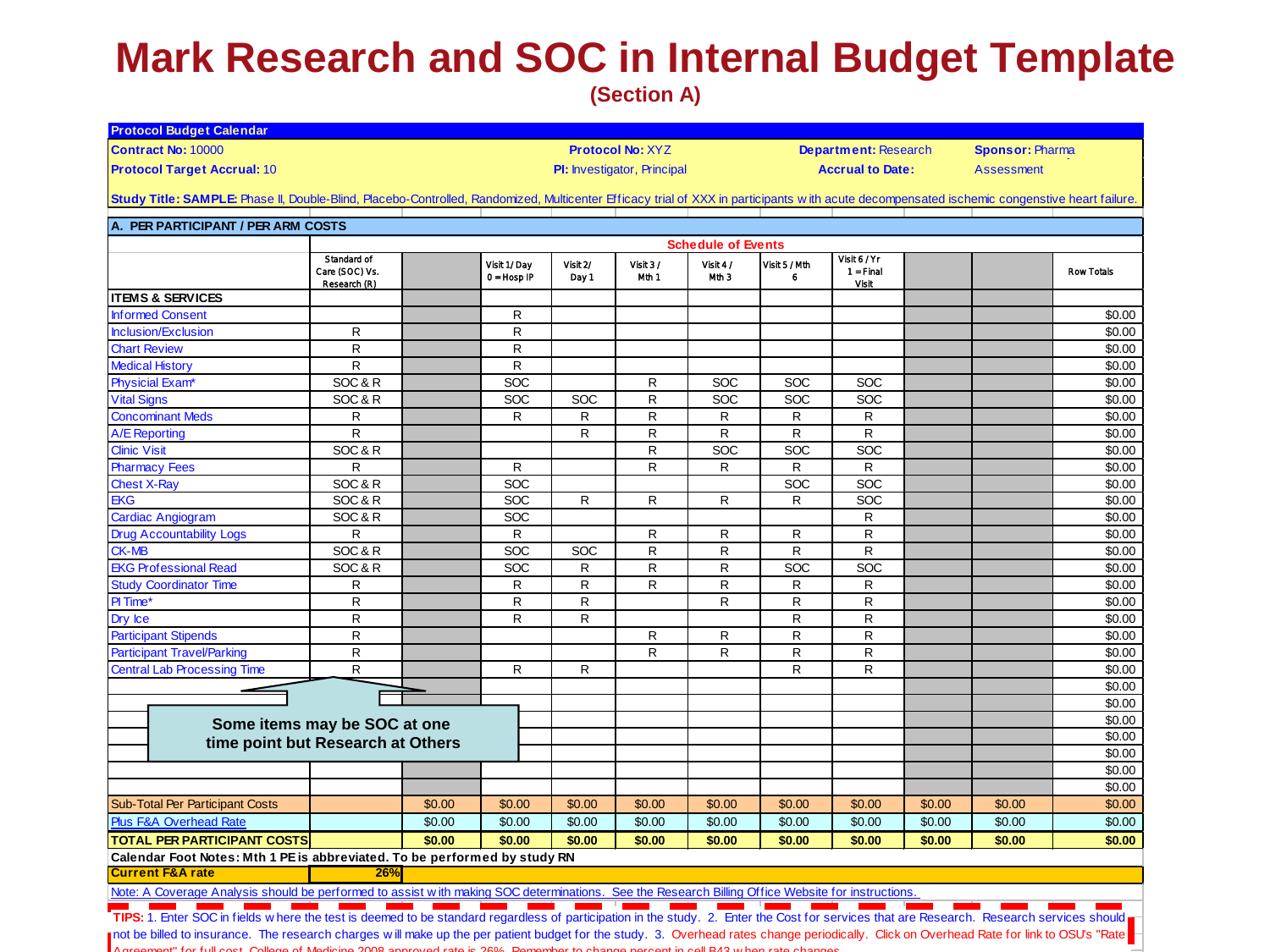### Identify Fixed Costs

- Fixed costs are non-negotiable cost that have to be paid during the course of the study
- Examples of Fixed Costs
	- Laboratory testing, Procedures, Supplies, Pharmacy Charges, Dry ice, Shipping fees, Professional Fees
- Use the [Research Operations Web Application \(ROWA\)](http://wwwow.medctr.ohio-state.edu/Applications/IWTeam/Data_Entry_Forms/CTMS/(hplowdjmc5zvdr3tty3l0f45)/Security/SignIn.aspx)  to get Health System Research Rates
	- Remember to account for inflation in multiple year trials.
- Contact OSUP at (614) 947-3700 for professional fees, physician rates, professional consultation and/or Radiology/Wright Center Research services (Option 8)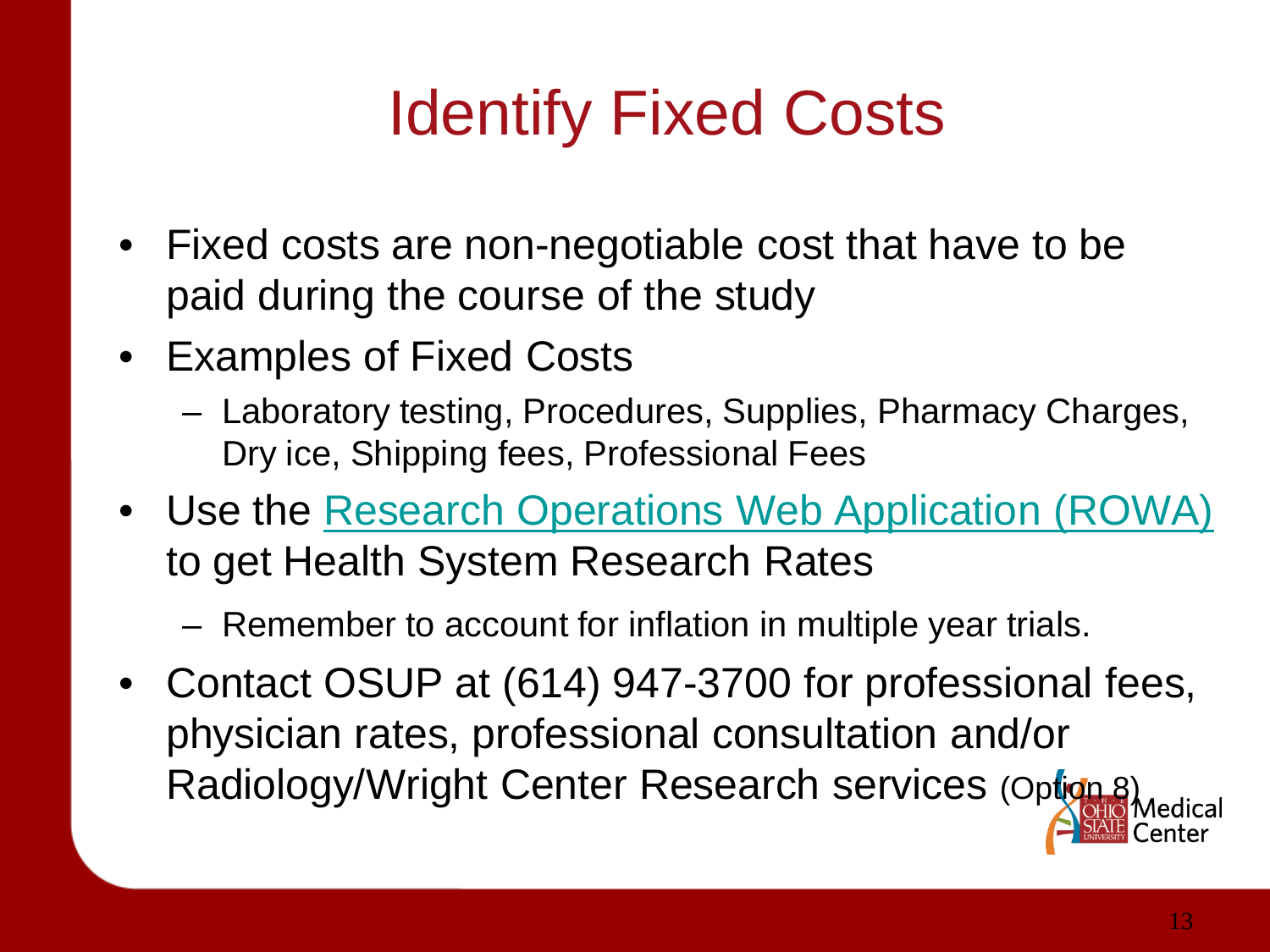### **Enter Fixed Costs into Internal Budget**

| <b>Protocol Budget Calendar</b>                                                                                                                                                             |                                |        |                             |                   |                               |                           |                      |                                        |        |                        |                    |
|---------------------------------------------------------------------------------------------------------------------------------------------------------------------------------------------|--------------------------------|--------|-----------------------------|-------------------|-------------------------------|---------------------------|----------------------|----------------------------------------|--------|------------------------|--------------------|
| <b>Contract No: 10000</b>                                                                                                                                                                   |                                |        |                             |                   | <b>Protocol No: XYZ</b>       |                           |                      | <b>Department: Research</b>            |        | <b>Sponsor: Pharma</b> |                    |
| <b>Protocol Target Accrual: 10</b>                                                                                                                                                          |                                |        |                             |                   | PI: Investigator, Principal   |                           |                      | <b>Accrual to Date:</b>                |        | <b>Assessment</b>      |                    |
| Study Title: SAMPLE: Phase II, Double-Blind, Placebo-Controlled, Randomized, Multicenter Efficacy trial of XXX in participants with acute decompensated ischemic congenstive heart failure. |                                |        |                             |                   |                               |                           |                      |                                        |        |                        |                    |
|                                                                                                                                                                                             |                                |        |                             |                   |                               |                           |                      |                                        |        |                        |                    |
| A. PER PARTICIPANT / PER ARM COSTS                                                                                                                                                          |                                |        |                             |                   |                               |                           |                      |                                        |        |                        |                    |
|                                                                                                                                                                                             | Standard of                    |        |                             |                   |                               | <b>Schedule of Events</b> |                      |                                        |        |                        |                    |
|                                                                                                                                                                                             | Care (SOC) Vs.<br>Research (R) |        | Visit 1/ Day 0<br>= Hosp IP | Visit 2/<br>Day 1 | Visit 3 / Mth<br>$\mathbf{1}$ | Visit 4 / Mth<br>3        | Visit 5 / Mth<br>6   | Visit 6 / Yr 1 =<br><b>Final Visit</b> |        |                        | <b>Row Totals</b>  |
| <b>ITEMS &amp; SERVICES</b>                                                                                                                                                                 |                                |        |                             |                   |                               |                           |                      |                                        |        |                        |                    |
| <b>Informed Consent</b>                                                                                                                                                                     |                                |        | R                           |                   |                               |                           |                      |                                        |        |                        | \$0.00             |
| <b>Inclusion/Exclusion</b>                                                                                                                                                                  | R                              |        | R                           |                   |                               |                           |                      |                                        |        |                        | \$0.00             |
| <b>Chart Review</b>                                                                                                                                                                         | $\mathsf{R}$                   |        | $\mathsf{R}$                |                   |                               |                           |                      |                                        |        |                        | \$0.00             |
| <b>Medical History</b>                                                                                                                                                                      | $\mathsf{R}$                   |        | $\mathsf{R}$                |                   |                               |                           |                      |                                        |        |                        | \$0.00             |
| <b>Physicial Exam*</b>                                                                                                                                                                      | SOC & R                        |        | SOC                         |                   | R                             | SOC                       | SOC                  | SOC                                    |        |                        | \$0.00             |
| <b>Vital Signs</b>                                                                                                                                                                          | SOC & R                        |        | <b>SOC</b>                  | SOC               | $\mathsf{R}$                  | <b>SOC</b>                | <b>SOC</b>           | <b>SOC</b>                             |        |                        | \$0.00             |
| <b>Concominant Meds</b>                                                                                                                                                                     | R.                             |        | R                           | R                 | R                             | R                         | $\mathsf{R}$         | R                                      |        |                        | \$0.00             |
| <b>A/E Reporting</b>                                                                                                                                                                        | $\mathsf{R}$                   |        |                             | $\mathsf{R}$      | R                             | $\mathsf{R}$              | ${\sf R}$            | R                                      |        |                        | \$0.00             |
| Clinic Visit**                                                                                                                                                                              | SOC & R                        |        |                             |                   | \$110.00                      | SOC                       | <b>SOC</b>           | <b>SOC</b>                             |        |                        | \$110.00           |
| <b>Pharmacy Fees</b>                                                                                                                                                                        | $\mathsf{R}$                   |        | \$25.00                     |                   | \$25.00                       | \$25.00                   | \$25.00              | \$25.00                                |        |                        | \$125.00           |
| <b>Chest X-Ray</b>                                                                                                                                                                          | SOC & R                        |        | <b>SOC</b>                  |                   |                               |                           | SOC                  | SOC                                    |        |                        | \$0.00             |
| <b>EKG</b>                                                                                                                                                                                  | SOC & R                        |        | <b>SOC</b>                  | \$25.00           | \$25.00                       | \$25.00                   | \$25.00              | <b>SOC</b>                             |        |                        | \$100.00           |
| Cardiac Angiogram***                                                                                                                                                                        | SOC & R                        |        | SOC                         |                   |                               |                           |                      | \$2,000.00                             |        |                        | \$2,000.00         |
| <b>Drug Accountability Logs</b>                                                                                                                                                             | R                              |        | R                           |                   | R                             | R                         | $\mathsf{R}$         | R                                      |        |                        | \$0.00             |
| <b>CK-MB</b>                                                                                                                                                                                | SOC & R                        |        | SOC                         | SOC               | \$15.00                       | \$15.00                   | \$15.00              | \$15.00                                |        |                        | \$60.00            |
| <b>EKG Professional Read</b>                                                                                                                                                                | SOC & R                        |        | SOC                         | \$22.00           | \$22.00                       | \$22.00                   | SOC                  | <b>SOC</b>                             |        |                        | \$66.00            |
| <b>Study Coordinator Time</b><br>PI Time***                                                                                                                                                 | R                              |        | R<br>R                      | $\mathsf{R}$      | R                             | R                         | R                    | R                                      |        |                        | \$0.00             |
|                                                                                                                                                                                             | $\mathsf{R}$<br>R              |        |                             | $\mathsf{R}$      |                               | $\mathsf{R}$              | ${\sf R}$<br>\$10.00 | R<br>\$10.00                           |        |                        | \$0.00             |
| Dry Ice<br><b>Participant Stipends</b>                                                                                                                                                      | $\mathsf{R}$                   |        | \$10.00                     | \$10.00           |                               |                           |                      |                                        |        |                        | \$40.00            |
| <b>Participant Travel/Parking</b>                                                                                                                                                           | R                              |        |                             |                   | \$20.00<br>\$10.00            | \$20.00<br>\$10.00        | \$20.00<br>\$10.00   | \$20.00<br>\$10.00                     |        |                        | \$80.00<br>\$40.00 |
| <b>Central Lab Processing Time</b>                                                                                                                                                          | $\mathsf{R}$                   |        | R                           | R                 |                               |                           | R                    | R                                      |        |                        | \$0.00             |
|                                                                                                                                                                                             |                                |        |                             |                   |                               |                           |                      |                                        |        |                        | \$0.00             |
|                                                                                                                                                                                             |                                |        |                             |                   |                               |                           |                      |                                        |        |                        | \$0.00             |
|                                                                                                                                                                                             |                                |        |                             |                   |                               |                           |                      |                                        |        |                        | \$0.00             |
|                                                                                                                                                                                             |                                |        |                             |                   |                               |                           |                      |                                        |        |                        | \$0.00             |
|                                                                                                                                                                                             |                                |        |                             |                   |                               |                           |                      |                                        |        |                        | \$0.00             |
|                                                                                                                                                                                             |                                |        |                             |                   |                               |                           |                      |                                        |        |                        | \$0.00             |
|                                                                                                                                                                                             |                                |        |                             |                   |                               |                           |                      |                                        |        |                        | \$0.00             |
| <b>Sub-Total Per Participant Costs</b>                                                                                                                                                      |                                | \$0.00 | \$35.00                     | \$57.00           | \$227.00                      | \$117.00                  | \$105.00             | \$2,080.00                             | \$0.00 | \$0.00                 | \$2,621.00         |
| <b>Plus F&amp;A Overhead Rate</b>                                                                                                                                                           |                                | \$0.00 | \$9.10                      | \$14.82           | \$59.02                       | \$30.42                   | \$27.30              | \$540.80                               | \$0.00 | \$0.00                 | \$681.46           |
| <b>TOTAL PER PARTICIPANT COSTS</b>                                                                                                                                                          |                                | \$0.00 | \$44.10                     | \$71.82           | \$286.02                      | \$147.42                  | \$132.30             | \$2,620.80                             | \$0.00 | \$0.00                 | \$3,302.46         |
|                                                                                                                                                                                             |                                |        |                             |                   |                               |                           |                      |                                        |        |                        |                    |
| Calendar Foot Notes: *Mth 1 PE is abbreviated. To be performed by Study RN, ** Mth 1 Level V, ***Pl Performing angion. No Pro Fee, R-NB = Charges captured in other items                   |                                |        |                             |                   |                               |                           |                      |                                        |        |                        |                    |
| <b>Current F&amp;A rate</b>                                                                                                                                                                 | 26%                            |        |                             |                   |                               |                           |                      |                                        |        |                        |                    |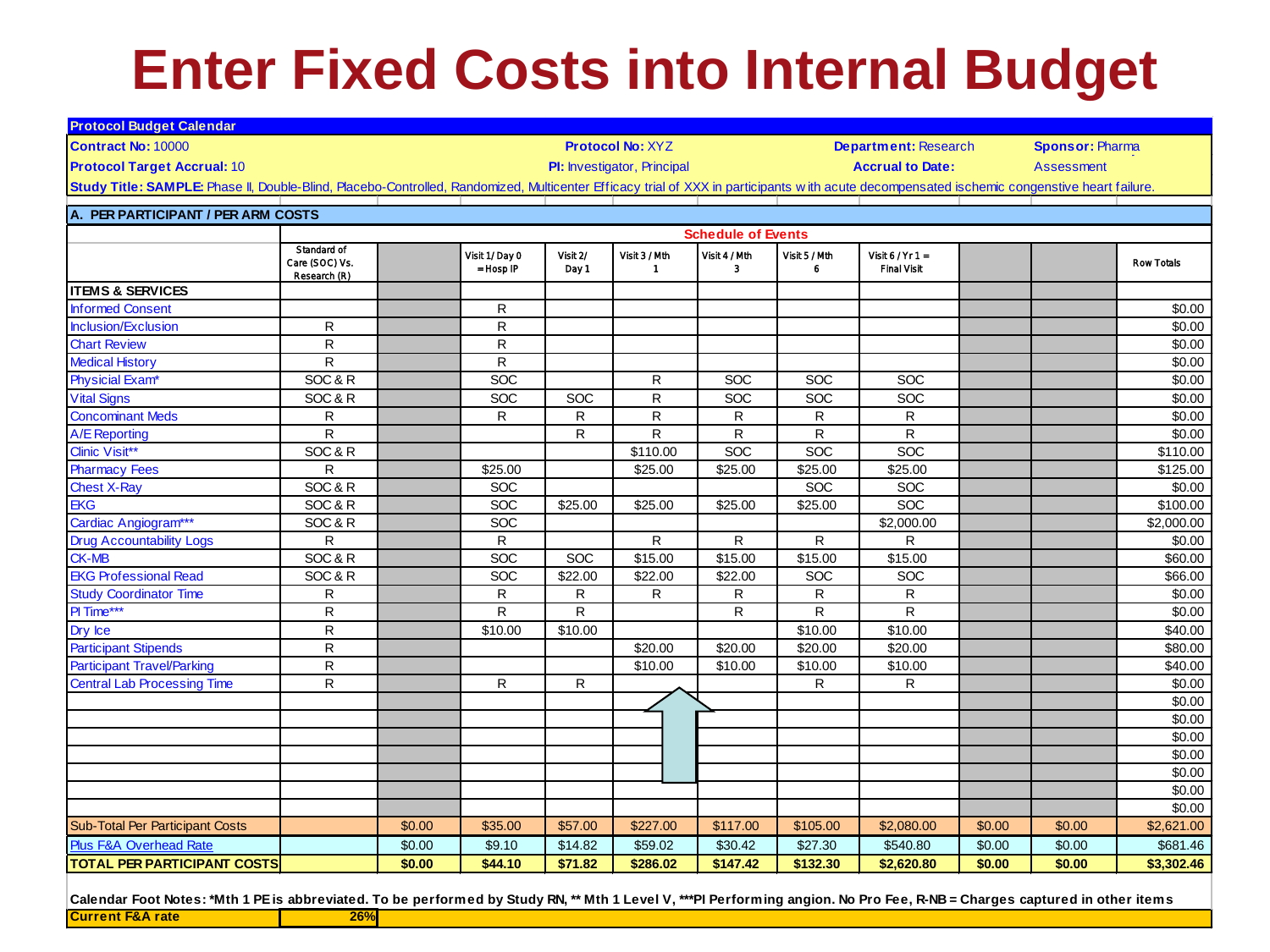# Identify Personnel Costs

- The budget must include all personnel costs that will be required to conduct the study
	- Principal Investigator (PI): For overall conduct of study, study visits, etc.
	- Clinical Research Coordinator (CRC) or Nurse (CRN)
	- Regulatory Coordinator (RC)
	- Data Manager (DM)
	- Office Associate (OA)
	- Clinical Research Manager (CRM)
	- Biostats., Consultants, Sub-contractors
- Use the "Personnel Hourly Rate Calculator" template to help determine Hourly Rates for Staff (Part of Internal Budget Tool)

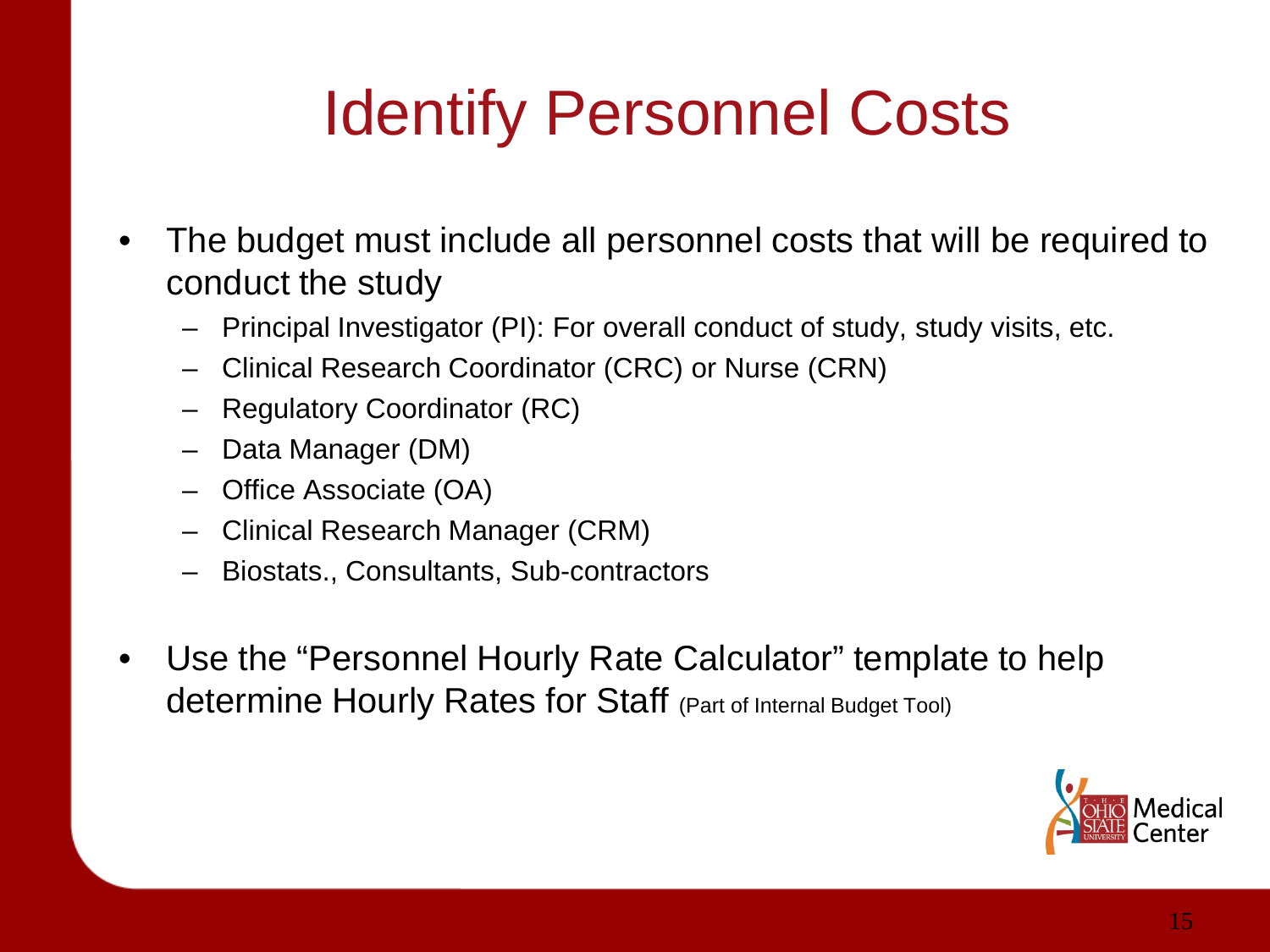#### **Personnel Hourly Rate Calculator Template**

**(Worksheet is a Part of Internal Budget Template)**

| Step 1. Personnel Hourly Rate Calculator (Figure out Hourly Rate for Staff) |                                 |                                           |                     |                             |                                          |
|-----------------------------------------------------------------------------|---------------------------------|-------------------------------------------|---------------------|-----------------------------|------------------------------------------|
| <b>Category</b>                                                             | <b>Base Salary</b>              | <b>Fringe</b><br><b>Benefits</b><br>(37%) | <b>Total Salary</b> | # Hours per<br>year         | <b>Hourly Charge Back</b><br><b>Rate</b> |
| <b>Clinical Research Nurse (CRN)</b>                                        |                                 | 0                                         | 0                   | 2080                        | 0                                        |
| <b>CRC</b>                                                                  | <b>Customize</b>                | $\Omega$                                  | $\Omega$            | 2080                        | 0                                        |
| <b>Regulatory Coordinator</b>                                               |                                 | $\mathbf 0$                               | $\mathbf 0$         | 2080                        | 0                                        |
| Data Manager<br>↞                                                           | for                             | $\mathbf 0$                               | $\Omega$            | 2080                        | 0                                        |
| Office Associate                                                            | <b>Your site</b>                | $\Omega$                                  | $\Omega$            | 2080                        | 0                                        |
| <b>Clinical Research Manager (CRM)</b>                                      |                                 | $\Omega$                                  | $\overline{0}$      | 2080                        | 0                                        |
| $\overline{P}$                                                              |                                 | $\Omega$                                  | $\Omega$            | 2080                        | 0                                        |
| Step 2. Clinical Research Coordinator Standardized Hourly Charge Template   |                                 |                                           |                     |                             |                                          |
| <b>Procedure</b>                                                            |                                 |                                           |                     |                             |                                          |
|                                                                             | <b>Staff Responsible</b>        | <b>Hourly Rate</b>                        | <b>Time (Min)</b>   | Time (Hr)<br>$\overline{0}$ | <b>Cost per Procedure</b>                |
| <b>Protocol Review (Simple)</b><br><b>Protocol Review (Complex)</b>         |                                 |                                           |                     | $\Omega$                    | 0<br>0                                   |
| <b>Regulatory Document Preparation</b>                                      |                                 |                                           |                     | $\Omega$                    | 0                                        |
| <b>Budget Preparation</b>                                                   |                                 |                                           |                     | $\Omega$                    | 0                                        |
| <b>CTA Negotiation</b>                                                      |                                 |                                           |                     | 0                           | 0                                        |
| <b>Informed Consent</b>                                                     |                                 |                                           |                     | $\Omega$                    | 0                                        |
| <b>Inclusion/Exclusion</b>                                                  |                                 |                                           |                     | $\Omega$                    | 0                                        |
| <b>Routine/OP Assessment</b>                                                |                                 |                                           |                     | 0                           | 0                                        |
| <b>Medical History</b>                                                      |                                 |                                           |                     | 0                           | 0                                        |
| <b>Outpatient assesssment (Complex)</b>                                     |                                 |                                           |                     | 0                           | 0                                        |
| <b>Patient Teaching</b>                                                     |                                 |                                           |                     | 0                           | 0                                        |
| <b>Vital Signs (routine)</b>                                                |                                 |                                           |                     | 0                           | 0                                        |
| Vital Signs (Complex)                                                       |                                 |                                           |                     | $\overline{0}$              | 0                                        |
| Height/Weight                                                               |                                 |                                           |                     | 0                           | 0                                        |
| <b>Specimen Collection (Simple)</b>                                         |                                 | <b>Add Staff Normally</b>                 |                     | 0                           | 0                                        |
| <b>Specimen Collection (Complex)</b>                                        |                                 | <b>Responsible</b>                        |                     | 0                           | 0                                        |
| <b>Specimen Processing (Simple)</b>                                         | at your site, their Hourly Rate |                                           |                     | $\Omega$                    | 0                                        |
| <b>Specimen Processing (Complex)</b>                                        |                                 | & the Average Time                        |                     | 0                           | 0                                        |
| Medication Administration                                                   |                                 | <b>To Complete the Procedure</b>          |                     | $\overline{0}$              | 0                                        |
| <b>Drug Accountability</b>                                                  |                                 |                                           |                     | 0                           | 0                                        |
| <b>Concominant Meds</b>                                                     |                                 |                                           |                     | $\overline{0}$              | $\mathbf 0$                              |
| A/E Assessment/Reporting                                                    |                                 |                                           |                     | $\Omega$                    | 0                                        |
| $\sim$ $\sim$ $\sim$                                                        |                                 |                                           |                     |                             |                                          |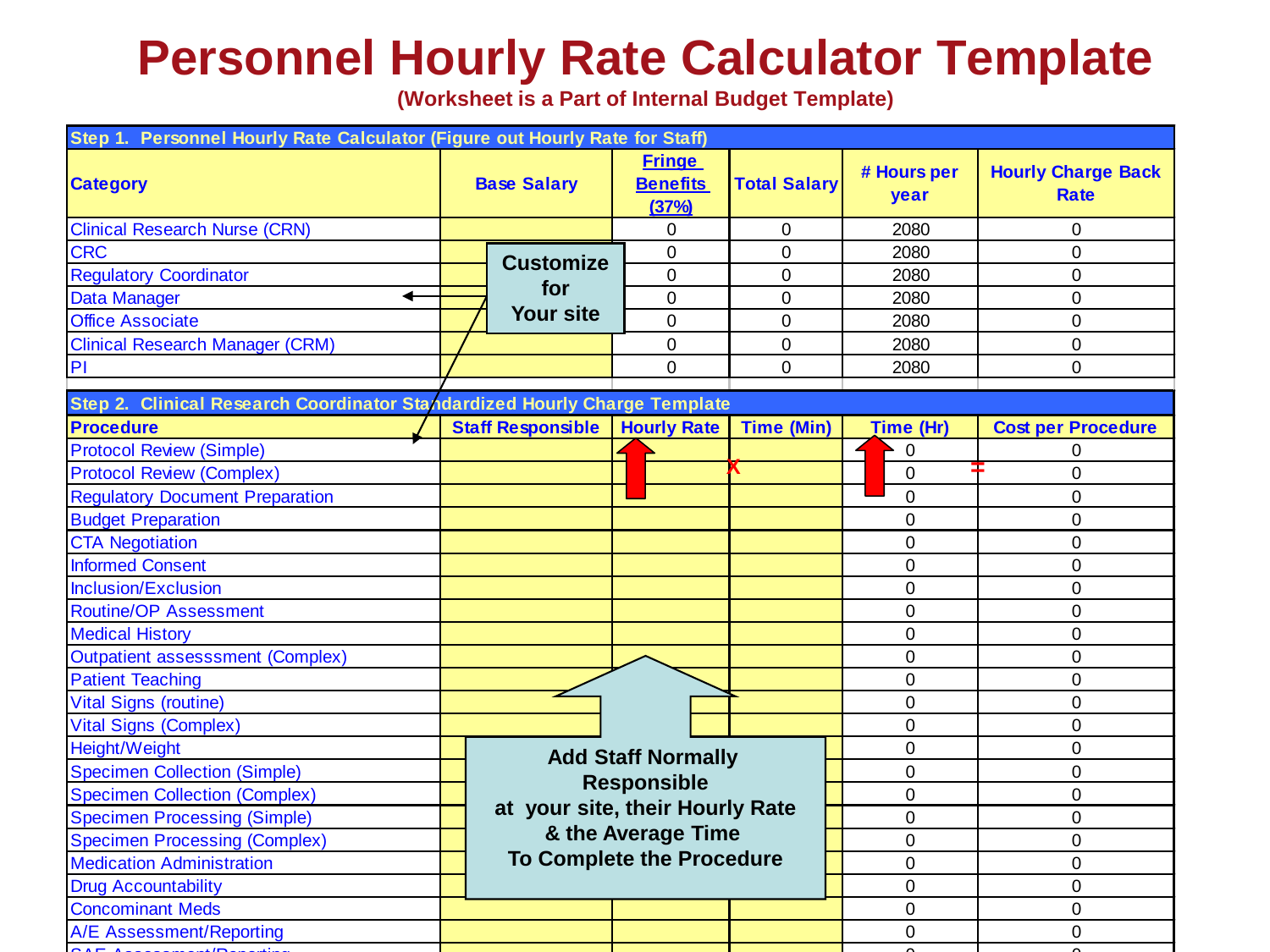#### The Template Calculates the "Costs per Procedure"

| Step 1. Personnel Hourly Rate Calculator (Figure out Hourly Rate for Staff) |                    |                                           |                     |                            |                                |
|-----------------------------------------------------------------------------|--------------------|-------------------------------------------|---------------------|----------------------------|--------------------------------|
| <b>Category</b>                                                             | <b>Base Salary</b> | <b>Fringe</b><br><b>Benefits</b><br>(37%) | <b>Total Salary</b> | # Hours per<br><b>vear</b> | <b>Hourly Charge Back Rate</b> |
| Clinical Research Nurse (CRN)                                               | 60000              | 22200                                     | 82200               | 2080                       | 40                             |
| Clinical Research Coordinator (CRC)                                         | 46000              | 17020                                     | 63020               | 2080                       | 30                             |
| Regulatory Coordinator (RC)                                                 | 42000              | 15540                                     | 57540               | 2080                       | 28                             |
| Data Manager (DM)                                                           | 30000              | 11100                                     | 41100               | 2080                       | 20                             |
| Office Associate (OA)                                                       | 28000              | 10360                                     | 38360               | 2080                       | 18                             |
| Clinical Research Manager (CRM)                                             | 69000              | 25530                                     | 94530               | 2080                       | 45                             |
| $\overline{P}$                                                              | 110000             | 40700                                     | 150700              | 2080                       | 72                             |

| Step 2. Clinical Research Coordinator Standardized Hourly Charge Template |                          |                   |                      |                    | .                         |
|---------------------------------------------------------------------------|--------------------------|-------------------|----------------------|--------------------|---------------------------|
| <b>Procedure</b>                                                          | <b>Staff Responsible</b> | <b>Time (Min)</b> | Time (HR)            | <b>Hourly Rate</b> | <b>Cost per Procedure</b> |
| Protocol Review (Simple)                                                  | <b>CRM</b>               | 60                | 1.00                 | 45                 | 45                        |
| Protocol Review (Complex)                                                 | <b>CRM</b>               | 120               | 2.00<br>$\mathbf{v}$ | 45                 | 90                        |
| <b>Regulatory Document Preparation</b>                                    | <b>RC</b>                | 120               | $\bm{\pi}$<br>2.00   | $\overline{28}$    | 56                        |
| <b>Budget Preparation</b>                                                 | <b>CRM</b>               | 60                | 1.00                 | 45                 | 45                        |
| <b>CTA Negotiation</b>                                                    | <b>CRM</b>               | 60                | 1.00                 | 45                 | 45                        |
| <b>Informed Consent</b>                                                   | <b>CRC</b>               | 60                | 1.00                 | 30                 | 30                        |
| Inclusion/Exclusion                                                       | <b>CRC</b>               | 15                | 0.25                 | 30                 | 8                         |
| Routine/OP Assessment                                                     | <b>CRC</b>               | 15                | 0.25                 | 30                 | 8                         |
| <b>Medical History</b>                                                    | PI                       | 15                | 0.25                 | 72                 | 18                        |
| Outpatient assesssment (Complex)                                          | $\overline{P}$           | 30                | 0.50                 | $\overline{72}$    | 36                        |
| Patient Teaching                                                          | <b>CRC</b>               | 15                | 0.25                 | 30                 | 8                         |
| Vital Signs (routine)                                                     | <b>CRN</b>               | 5                 | 0.08                 | 40                 | 3                         |
| Vital Signs (Complex)                                                     | <b>CRN</b>               | 10                | 0.17                 | 40                 | $\overline{7}$            |
| Height/Weight                                                             | <b>CRC</b>               | 5                 | 0.08                 | 30                 | 3                         |
| Specimen Collection (Simple)                                              | <b>CRC</b>               | $\overline{5}$    | 0.08                 | 30                 | 3                         |
| Specimen Collection (Complex)                                             | <b>CRC</b>               | 10                | 0.17                 | 30                 | 5                         |
| Specimen Processing (Simple)                                              | <b>OA</b>                | 10                | 0.17                 | 18                 | 3                         |
| Specimen Processing (Complex)                                             | <b>CRC</b>               | 20                | 0.33                 | 30                 | 10<br>$\blacksquare$      |
| <b>Medication Administration</b>                                          | <b>CRN</b>               | 5                 | 0.08                 | 40                 | 3                         |
| Drug Accountability                                                       | <b>CRC</b>               | 5                 | 0.08                 | 30                 | 3                         |
| <b>Concominant Meds</b>                                                   | <b>CRN</b>               | 10                | 0.17                 | 40                 | 7                         |
| A/E Assessment/Reporting                                                  | <b>CRN</b>               | 15                | 0.25                 | 40                 | 10                        |
| <b>SAE Assessment/Reporting</b>                                           | <b>CRN</b>               | 30                | 0.50                 | 40                 | 20                        |
| Indirect Care (phone calls, etc.)                                         | <b>OA</b>                | 5                 | 0.08                 | 18                 | $\overline{2}$            |
| <b>Monitoring Visit Prep</b>                                              | <b>CRC</b>               | 20                | 0.33                 | 30                 | <u> Transfloraci</u>      |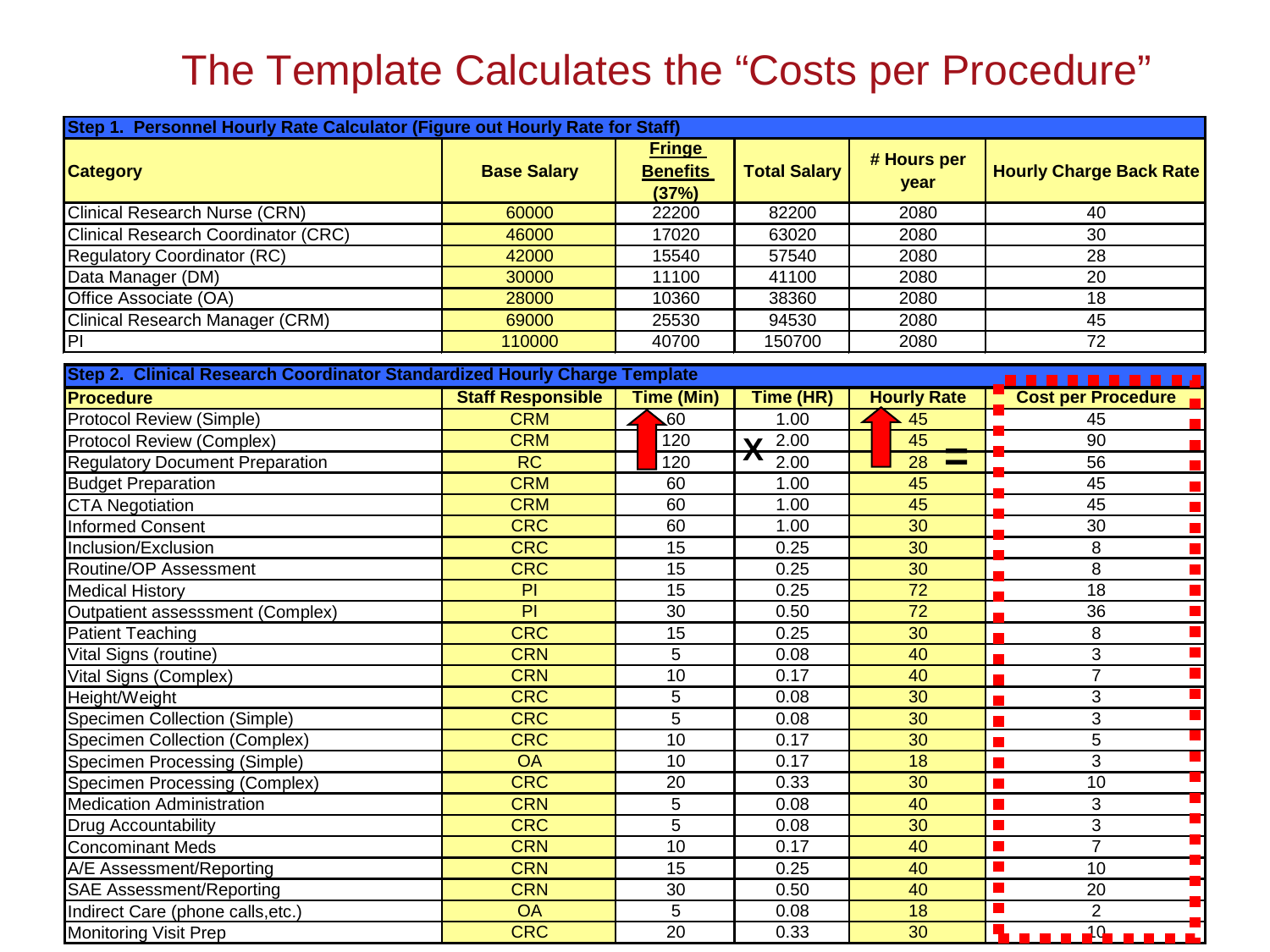#### **Enter Personnel Costs per Procedure into Internal Budget Template**

| <b>Protocol Budget Calendar</b>                                                                                                                                                             |                                               |        |                               |                           |                               |                    |                    |                                           |        |                        |                   |
|---------------------------------------------------------------------------------------------------------------------------------------------------------------------------------------------|-----------------------------------------------|--------|-------------------------------|---------------------------|-------------------------------|--------------------|--------------------|-------------------------------------------|--------|------------------------|-------------------|
| <b>Contract No: 10000</b>                                                                                                                                                                   |                                               |        |                               |                           | <b>Protocol No: XYZ</b>       |                    |                    | <b>Department: Research</b>               |        | <b>Sponsor: Pharma</b> |                   |
| <b>Protocol Target Accrual: 10</b>                                                                                                                                                          |                                               |        |                               |                           | PI: Investigator, Principal   |                    |                    | <b>Accrual to Date:</b>                   |        | <b>Assessment</b>      |                   |
| Study Title: SAMPLE: Phase II, Double-Blind, Placebo-Controlled, Randomized, Multicenter Efficacy trial of XXX in participants with acute decompensated ischemic congenstive heart failure. |                                               |        |                               |                           |                               |                    |                    |                                           |        |                        |                   |
|                                                                                                                                                                                             |                                               |        |                               |                           |                               |                    |                    |                                           |        |                        |                   |
| A. PER PARTICIPANT / PER ARM COSTS                                                                                                                                                          |                                               |        |                               |                           |                               |                    |                    |                                           |        |                        |                   |
|                                                                                                                                                                                             |                                               |        |                               | <b>Schedule of Events</b> |                               |                    |                    |                                           |        |                        |                   |
|                                                                                                                                                                                             | Standard of<br>Care (SOC) Vs.<br>Research (R) |        | Visit 1/ Day<br>$0 =$ Hosp IP | Visit $2l$<br>Day 1       | Visit 3 / Mth<br>$\mathbf{1}$ | Visit 4 / Mth<br>3 | Visit 5 / Mth<br>6 | Visit $6/$ Yr 1 =<br><b>Final Visit</b>   |        |                        | <b>Row Totals</b> |
| <b>ITEMS &amp; SERVICES</b>                                                                                                                                                                 |                                               |        |                               |                           |                               |                    |                    |                                           |        |                        |                   |
| <b>Informed Consent</b>                                                                                                                                                                     |                                               |        | \$30.00                       |                           |                               |                    |                    |                                           |        |                        | \$30.00           |
| <b>Inclusion/Exclusion</b>                                                                                                                                                                  | R                                             |        | \$8.00                        |                           |                               |                    |                    |                                           |        |                        | \$8.00            |
| <b>Chart Review</b>                                                                                                                                                                         | ${\sf R}$                                     |        | R-NB                          |                           |                               |                    |                    | Some Items may be bundled into Staff Time |        |                        | \$0.00            |
| <b>Medical History</b>                                                                                                                                                                      | R                                             |        | \$18.00                       |                           |                               |                    |                    |                                           |        |                        | \$18.00           |
| Physicial Exam <sup>*</sup>                                                                                                                                                                 | SOC & R                                       |        | SOC                           |                           | \$36.00                       | SOC                | SOC                | SOC                                       |        |                        | \$36.00           |
| <b>Vital Signs</b>                                                                                                                                                                          | SOC & R                                       |        | SOC                           | SOC                       | \$3.00                        | SOC                | SOC                | <b>SOC</b>                                |        |                        | \$3.00            |
| <b>Concominant Meds</b>                                                                                                                                                                     | R                                             |        | \$7.00                        | \$7.00                    | \$7.00                        | \$7.00             | \$7.00             | \$7.00                                    |        |                        | \$42.00           |
| <b>A/E Reporting</b>                                                                                                                                                                        | ${\sf R}$                                     |        |                               | \$10.00                   | \$10.00                       | \$10.00            | \$10.00            | \$10.00                                   |        |                        | \$50.00           |
| Clinic Visit**                                                                                                                                                                              | SOC & R                                       |        |                               |                           | \$110.00                      | SOC                | SOC                | SOC                                       |        |                        | \$110.00          |
| <b>Pharmacy Fees</b>                                                                                                                                                                        | R                                             |        | \$25.00                       |                           | \$25.00                       | \$25.00            | \$25.00            | \$25.00                                   |        |                        | \$125.00          |
| <b>Chest X-Ray</b>                                                                                                                                                                          | SOC & R                                       |        | SOC                           |                           |                               |                    | SOC                | SOC                                       |        |                        | \$0.00            |
| <b>EKG</b>                                                                                                                                                                                  | SOC & R                                       |        | SOC                           | \$25.00                   | \$25.00                       | \$25.00            | \$25.00            | SOC                                       |        |                        | \$100.00          |
| Cardiac Angiogram***                                                                                                                                                                        | SOC & R                                       |        | <b>SOC</b>                    |                           |                               |                    |                    | \$2,000.00                                |        |                        | \$2,000.00        |
| <b>Drug Accountability Logs</b>                                                                                                                                                             | $\mathsf{R}$                                  |        | \$3.00                        |                           | \$3.00                        | \$3.00             | \$3.00             | \$3.00                                    |        |                        | \$15.00           |
| <b>CK-MB</b>                                                                                                                                                                                | SOC & R                                       |        | SOC                           | SOC                       | \$15.00                       | \$15.00            | \$15.00            | \$15.00                                   |        |                        | \$60.00           |
| <b>EKG Professional Read</b>                                                                                                                                                                | SOC & R                                       |        | SOC                           | \$22.00                   | \$22.00                       | \$22.00            | SOC                | SOC                                       |        |                        | \$66.00           |
| <b>Study Coordinator Time</b>                                                                                                                                                               | $\mathsf{R}$                                  |        | \$30.00                       | \$30.00                   | \$30.00                       | \$30.00            | \$30.00            | \$30.00                                   |        |                        | \$180.00          |
| PI Time***                                                                                                                                                                                  | ${\sf R}$                                     |        | \$72.00                       | \$36.00                   |                               | \$36.00            | \$36.00            | \$72.00                                   |        |                        | \$252.00          |
| Dry Ice                                                                                                                                                                                     | $\mathsf{R}$                                  |        | \$10.00                       | \$10.00                   |                               |                    | \$10.00            | \$10.00                                   |        |                        | \$40.00           |
| <b>Participant Stipends</b>                                                                                                                                                                 | $\mathsf{R}$                                  |        |                               |                           | \$20.00                       | \$20.00            | \$20.00            | \$20.00                                   |        |                        | \$80.00           |
| <b>Participant Travel/Parking</b>                                                                                                                                                           | $\overline{R}$                                |        |                               |                           | \$10.00                       | \$10.00            | \$10.00            | \$10.00                                   |        |                        | \$40.00           |
| <b>Central Lab Processing Time</b>                                                                                                                                                          | R                                             |        | \$10.00                       | \$10.00                   |                               |                    | \$10.00            | \$10.00                                   |        |                        | \$40.00           |
|                                                                                                                                                                                             |                                               |        |                               |                           |                               |                    |                    |                                           |        |                        | \$0.00            |
|                                                                                                                                                                                             |                                               |        |                               |                           |                               |                    |                    |                                           |        |                        | \$0.00            |
|                                                                                                                                                                                             |                                               |        |                               |                           |                               |                    |                    |                                           |        |                        | \$0.00            |
|                                                                                                                                                                                             |                                               |        |                               |                           |                               |                    |                    |                                           |        |                        | \$0.00            |
|                                                                                                                                                                                             |                                               |        |                               |                           |                               |                    |                    |                                           |        |                        | \$0.00            |
|                                                                                                                                                                                             |                                               |        |                               |                           |                               |                    |                    |                                           |        |                        | \$0.00<br>\$0.00  |
|                                                                                                                                                                                             |                                               | \$0.00 |                               | \$150.00                  | \$316.00                      |                    |                    | \$2,212.00                                | \$0.00 | \$0.00                 | \$3,295.00        |
| <b>Sub-Total Per Participant Costs</b><br><b>Plus F&amp;A Overhead Rate</b>                                                                                                                 |                                               | \$0.00 | \$213.00                      |                           |                               | \$203.00           | \$201.00           |                                           |        |                        | \$856.70          |
|                                                                                                                                                                                             |                                               |        | \$55.38                       | \$39.00                   | \$82.16                       | \$52.78            | \$52.26            | \$575.12                                  | \$0.00 | \$0.00                 |                   |
| <b>TOTAL PER PARTICIPANT COSTS</b>                                                                                                                                                          |                                               | \$0.00 | \$268.38                      | \$189.00                  | \$398.16                      | \$255.78           | \$253.26           | \$2,787.12                                | \$0.00 | \$0.00                 | \$4,151.70        |
|                                                                                                                                                                                             |                                               |        |                               |                           |                               |                    |                    |                                           |        |                        |                   |
| Calendar Foot Notes: *Mth 1 PE is abbreviated. To be performed by Study RN, ** Mth 1 Level V, ***PI Performing angion. No Pro Fee, R-NB = Charges captured in other items                   |                                               |        |                               |                           |                               |                    |                    |                                           |        |                        |                   |
| <b>Current F&amp;A rate</b>                                                                                                                                                                 | 26%                                           |        |                               |                           |                               |                    |                    |                                           |        |                        |                   |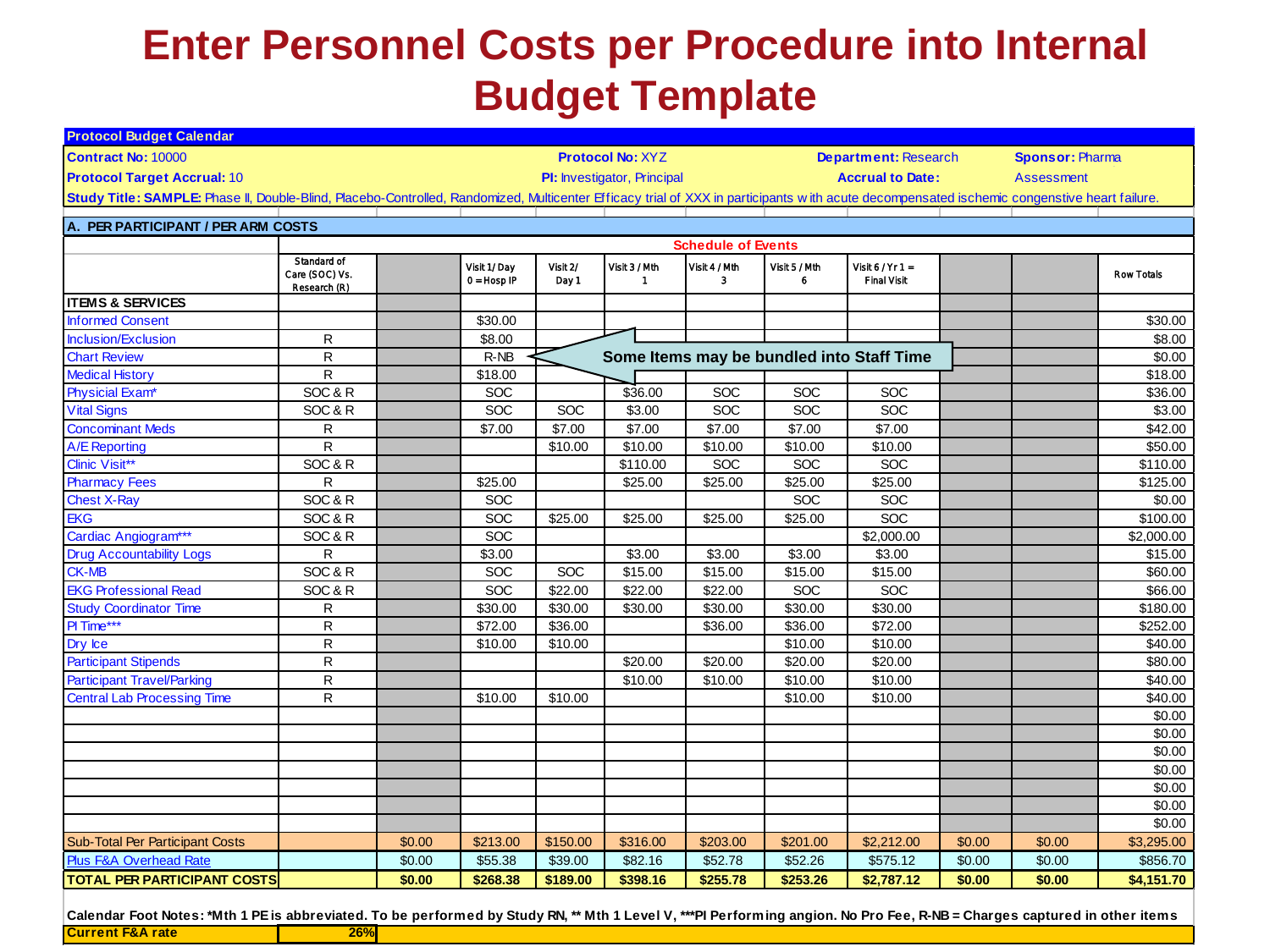# Identify Start Up Costs

- Before a budget can be considered complete a site must factor in up front costs and potential misc. costs
	- Investigator Meeting Expenses, IRB Fees (Initial, annual, revisions), Administrative (Regulatory prep, Pre-Screening, Source Document Preparation, Training), Pharmacy fees, etc.
- Watch out for studies where large charges are incurred at the onset, may want to get a % of participant accrual costs up front

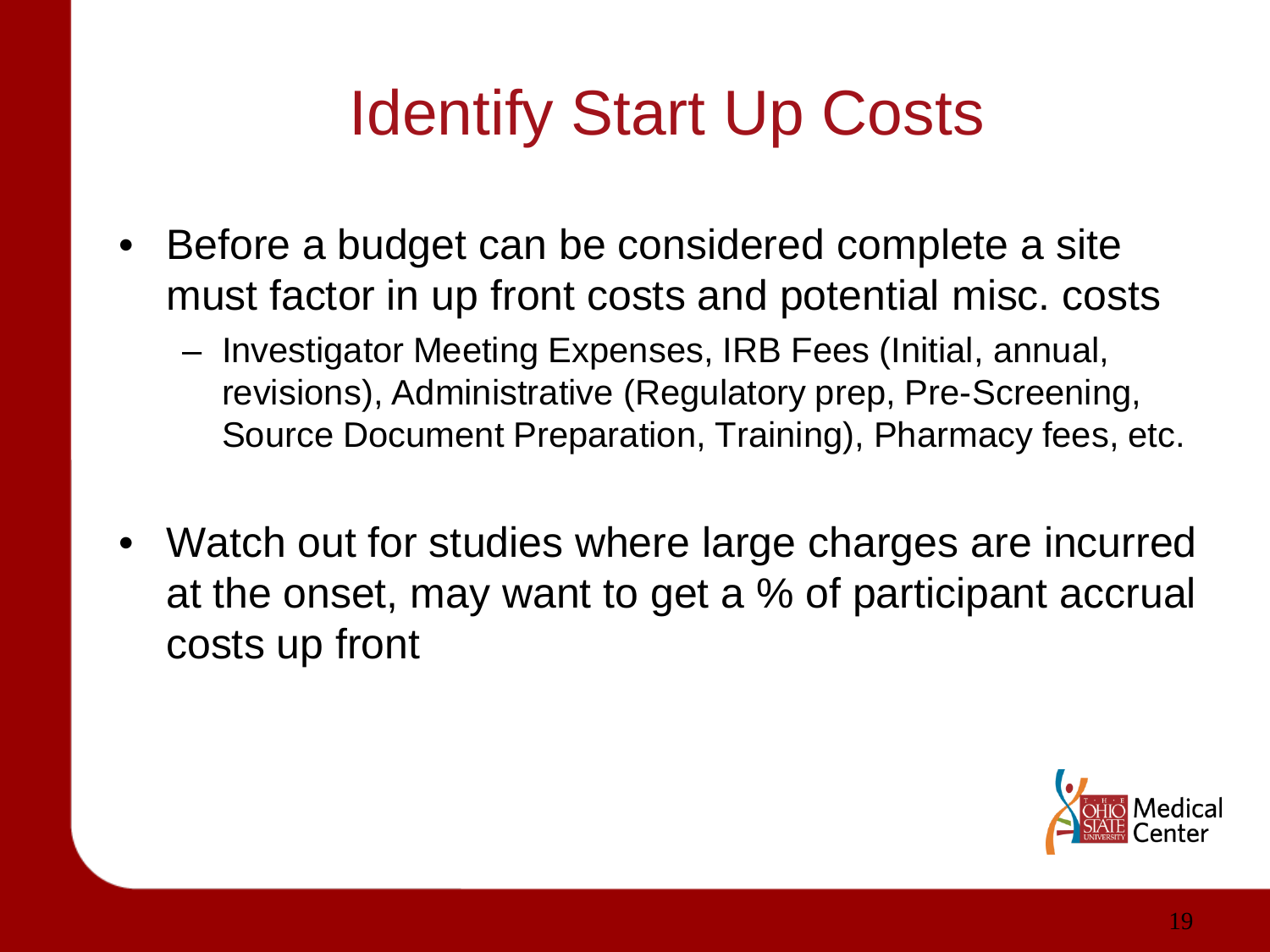#### **Enter Start Up Costs in Internal Budget Template (Section B)**

- Start Up Costs should be Non-Refundable and due upon work completed.
- If possible have sponsor pay central IRB fees directly (avoids overhead!)
- Sites generally charge \$1,500 to 3,000 for Administrative Start Up Fees

| B. START UP COSTS (Non-Refundable, Not Dependent upon Study,<br>Dependent upon Work completed) |                  |                                 |              |
|------------------------------------------------------------------------------------------------|------------------|---------------------------------|--------------|
|                                                                                                | <b>Base Rate</b> | F&A                             | <b>Total</b> |
| <b>Investigator Meeting Expenses</b>                                                           |                  | \$0.00                          | \$0.00       |
| <b>IRB Fees</b>                                                                                |                  | $\overline{\phantom{a}}$ \$0.00 | \$0.00       |
| Administrative Fee (for Regulatory Prep, Pre-<br>Screening, Source Docs, Training)             | \$1,500.00       | \$390.00                        | \$1,890.00   |
| <b>Investigational Drug Pharmacy</b>                                                           | \$500.00         | \$130.00                        | \$630.00     |
| <b>Storage Costs</b>                                                                           | \$125.00         | $-$ \$32.50                     | \$157.50     |
| <b>Other</b>                                                                                   |                  | $\frac{1}{2}$ \$0.00            | \$0.00       |
| <b>Sub-Total Start Up Costs</b>                                                                | \$2,125.00       | \$552.50                        | \$2,677.50   |
| <b>Plus F&amp;A Overhead Rate</b>                                                              | \$552.50         |                                 |              |
| <b>TOTAL START UP COSTS</b>                                                                    | \$2,677.50       |                                 |              |
| <b>Start Up Footnotes:</b> Investigator Meeting expenses paid for by the sponsor.              |                  |                                 |              |
| *WIRB fees paid by sponsor directly.                                                           |                  |                                 |              |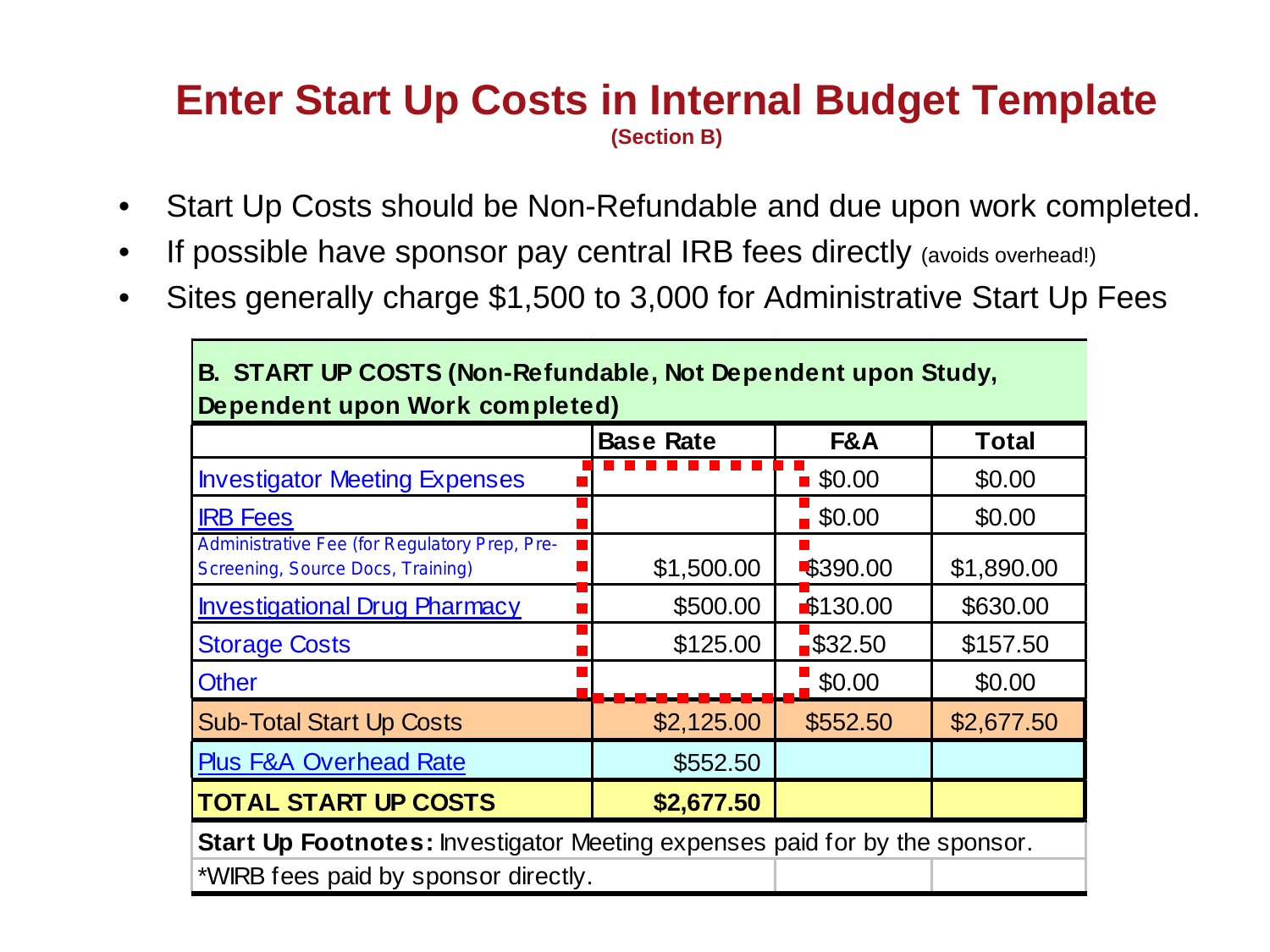### **Don't Forget Pass Through Items!**

**(Section C)**

• Include the ability to Invoice for additional costs that may be incurred during the course of the study

| C. INVOICE/ PASS THROUGH ITEMS: Include in Contract as payable upon<br>invoice |                  |          |              |
|--------------------------------------------------------------------------------|------------------|----------|--------------|
|                                                                                | <u>Base Rate</u> | F&A      | <b>Total</b> |
| <b>Travel</b>                                                                  | \$1,500.00       | \$390.00 | \$1,890.00   |
| <b>Training</b>                                                                | \$500.00         | \$130.00 | \$630.00     |
| <b>Advertising</b>                                                             | \$500.00         | \$130.00 | \$630.00     |
| Equipment                                                                      |                  | \$0.00   | \$0.00       |
| <b>Consent Translation</b>                                                     |                  | \$0.00   | \$0.00       |
| <b>Screen Failures</b>                                                         | \$250.00         | \$65.00  | \$315.00     |
| <b>Monitoring Visits</b>                                                       | \$125.00         | \$32.50  | \$157.50     |
| <b>Unscheduled Visits</b>                                                      | \$50.00          | \$13.00  | \$63.00      |
| <b>SAE's</b>                                                                   | \$40.00          | \$10.40  | \$50.40      |
| FDA or Sponsor Audits (per Day)                                                | \$500.00         | \$130.00 | \$630.00     |
| <b>IRB Continuing Review Fees</b>                                              | \$250.00         | \$65.00  | \$315.00     |
| <b>Amendments</b>                                                              | \$50.00          | \$13.00  | \$63.00      |
| Lost to Follow Up Tracking                                                     | \$50.00          | \$13.00  | \$63.00      |
| Other:                                                                         |                  | \$0.00   | \$0.00       |
| <b>Sub-Total Invoicable Items</b>                                              | \$3,815.00       | \$991.90 | \$4,806.90   |
| <b>Plus F&amp;A Overhead Rate</b>                                              | \$991.90         |          |              |
| <b>TOTAL INVOICABLE COSTS</b>                                                  | \$4,806.90       |          |              |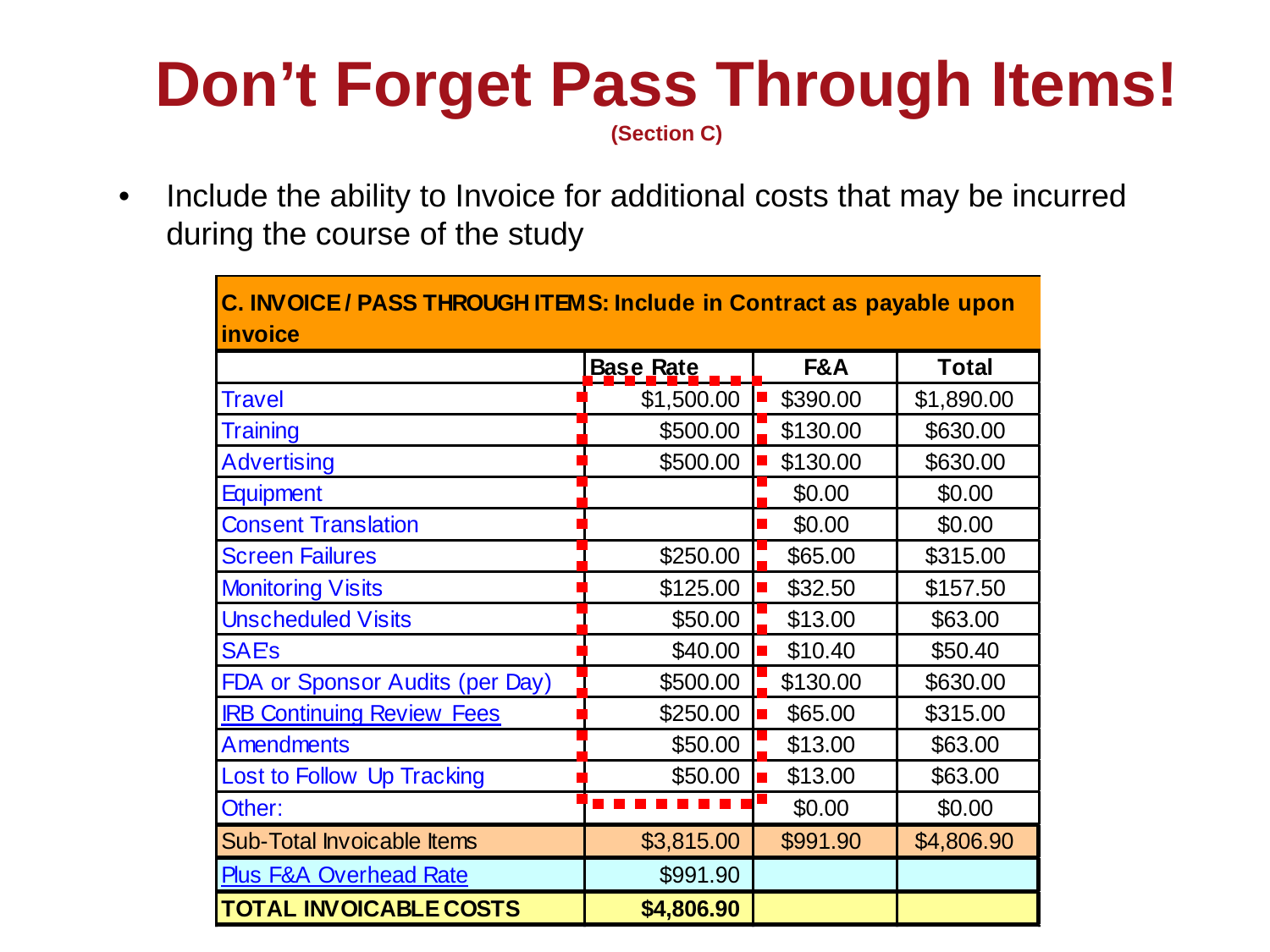#### **Compare Internal Budget to Sponsor Budget (Section D)**

• Enter the Number of Participants and the Sponsor Proposed payment for Per Participant, Start Up and Invoicing Costs.

| Number of Participants = |              |                                     | 1 <mark>J</mark>         |
|--------------------------|--------------|-------------------------------------|--------------------------|
|                          | <b>Total</b> | Sponsor<br>Proposed a a <b>ja</b> i | Status $(+/-)$           |
| Per Participant Costs    | \$4,151.70   | 3700                                | $7\frac{1}{2}451.70$     |
|                          |              |                                     |                          |
| PER STUDY COSTS          | \$41,517.00  | 37000                               | $(\overline{$4,517.00})$ |
| <b>Start Up</b>          | \$2,677.50   | 3000                                | \$322.50                 |
| <b>Invoicing</b>         | \$4,806.90   |                                     | \$4,806.90               |
| <b>TOTAL STUDY COSTS</b> | \$49,001.40  | \$40,000.00                         | (\$9,001.40)             |

• The "Status" column should be a positive number.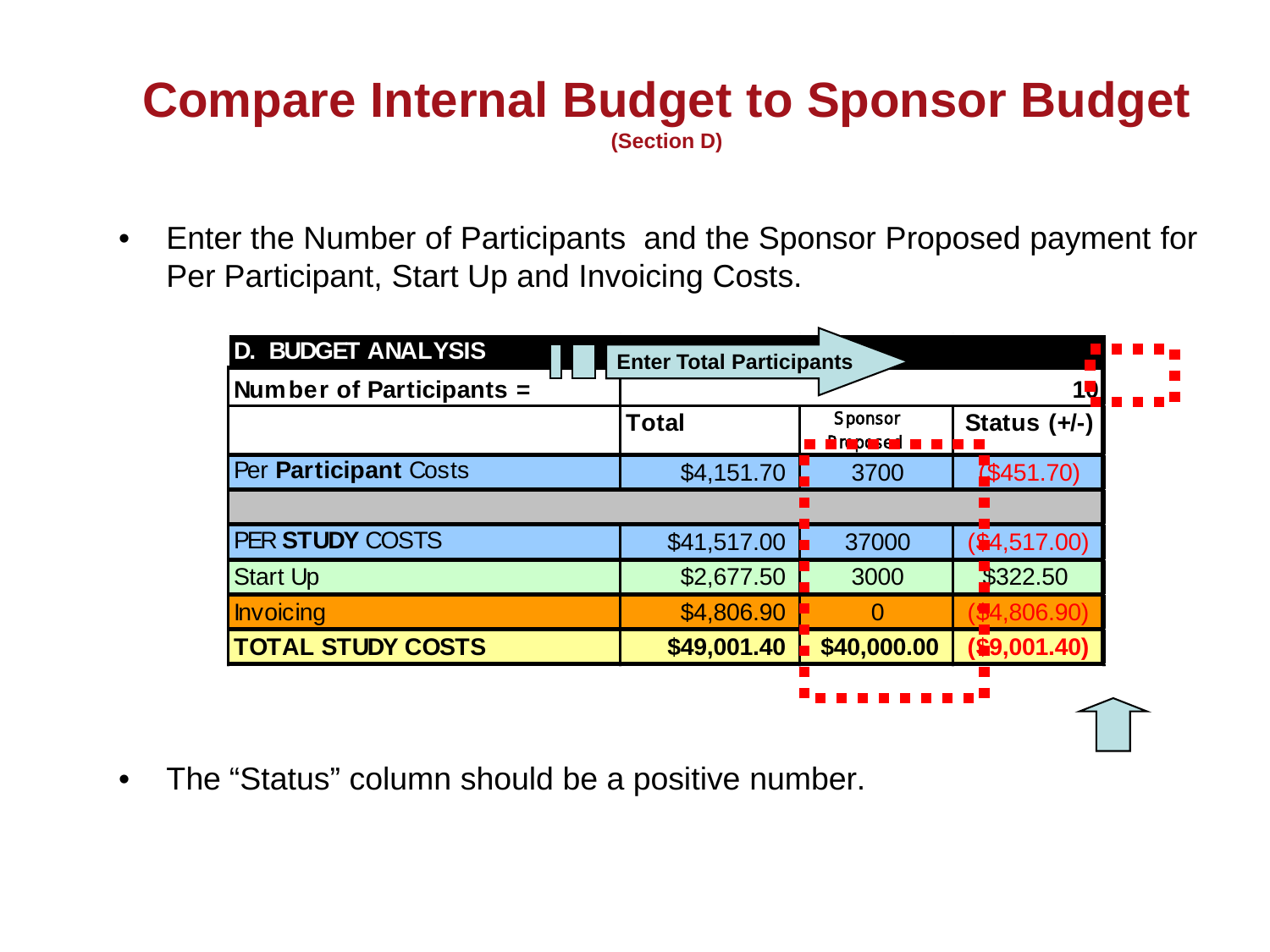# Subsidizing

- If the sponsor payment does not cover costs the site should try to negotiate with the sponsor to at least cover costs.
- If the sponsor will not negotiate the site either has to turn down the study or find a way to subsidize it.
- Some studies may be worth subsidizing for scientific merit or for other reasons. Departments or other providers may sometimes agree to subsidize studies.
- The site needs to ensure they get approval from the appropriate person for subsidizing agreements. *Always get agreements in writing!*

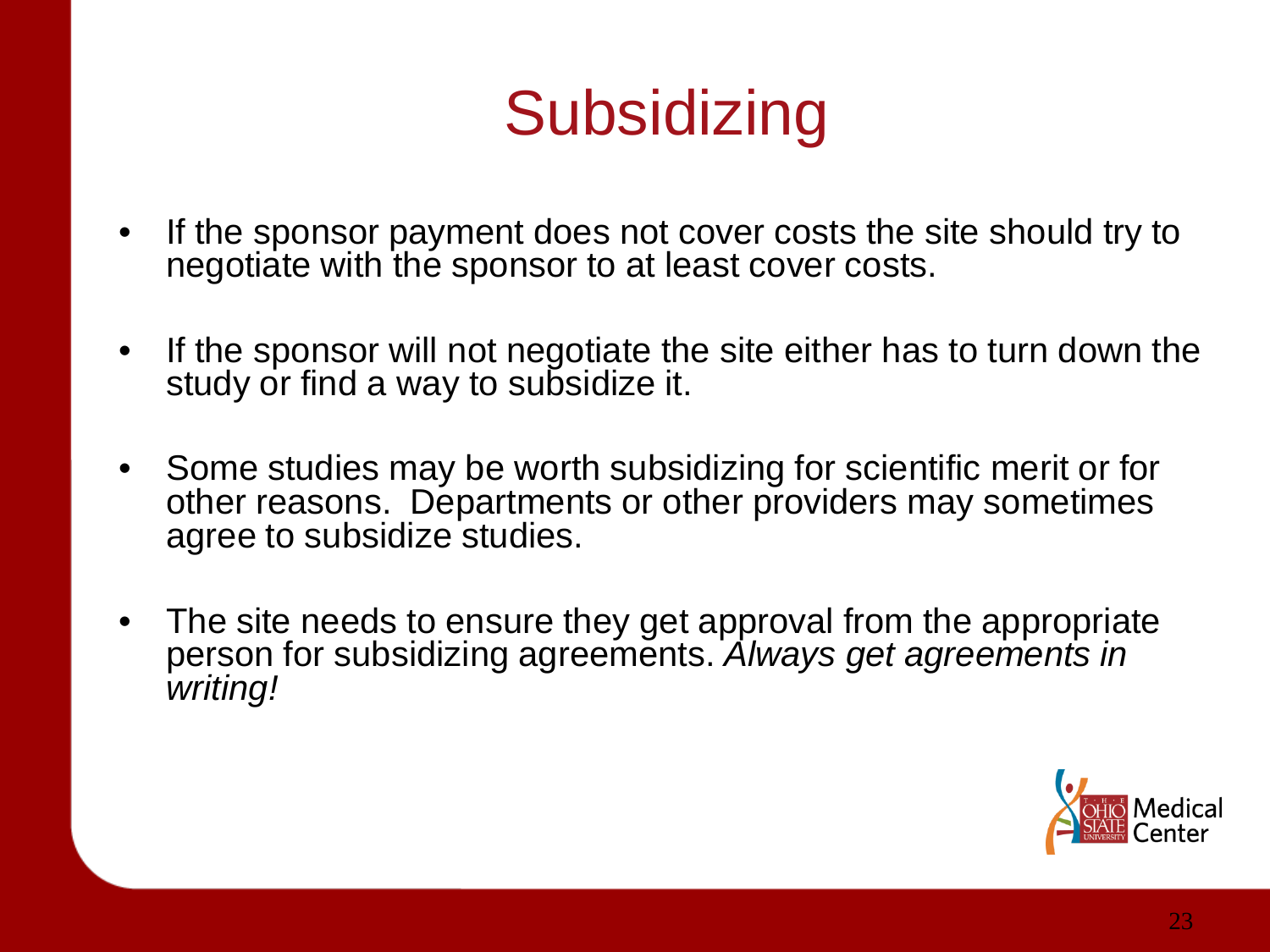### Special Notes about Overhead

- Overhead (aka "indirects" or "F&A") rates change periodically and are based upon type of study and type of service.
	- The link to the F&A rate agreement is [http://rf.osu.edu/documents/FA\\_rate.pdf.](http://rf.osu.edu/documents/FA_rate.pdf)
	- Info on F&A is at <http://rf.osu.edu/development/facosts.cfm>
- The College of Medicine 2008 approved rate is 26%
	- The overhead % is subject to change so speak to your SPO to verify the correct rate
- Remember to change the Excel formula in B43 in the Internal Budget Template when the overhead rate changes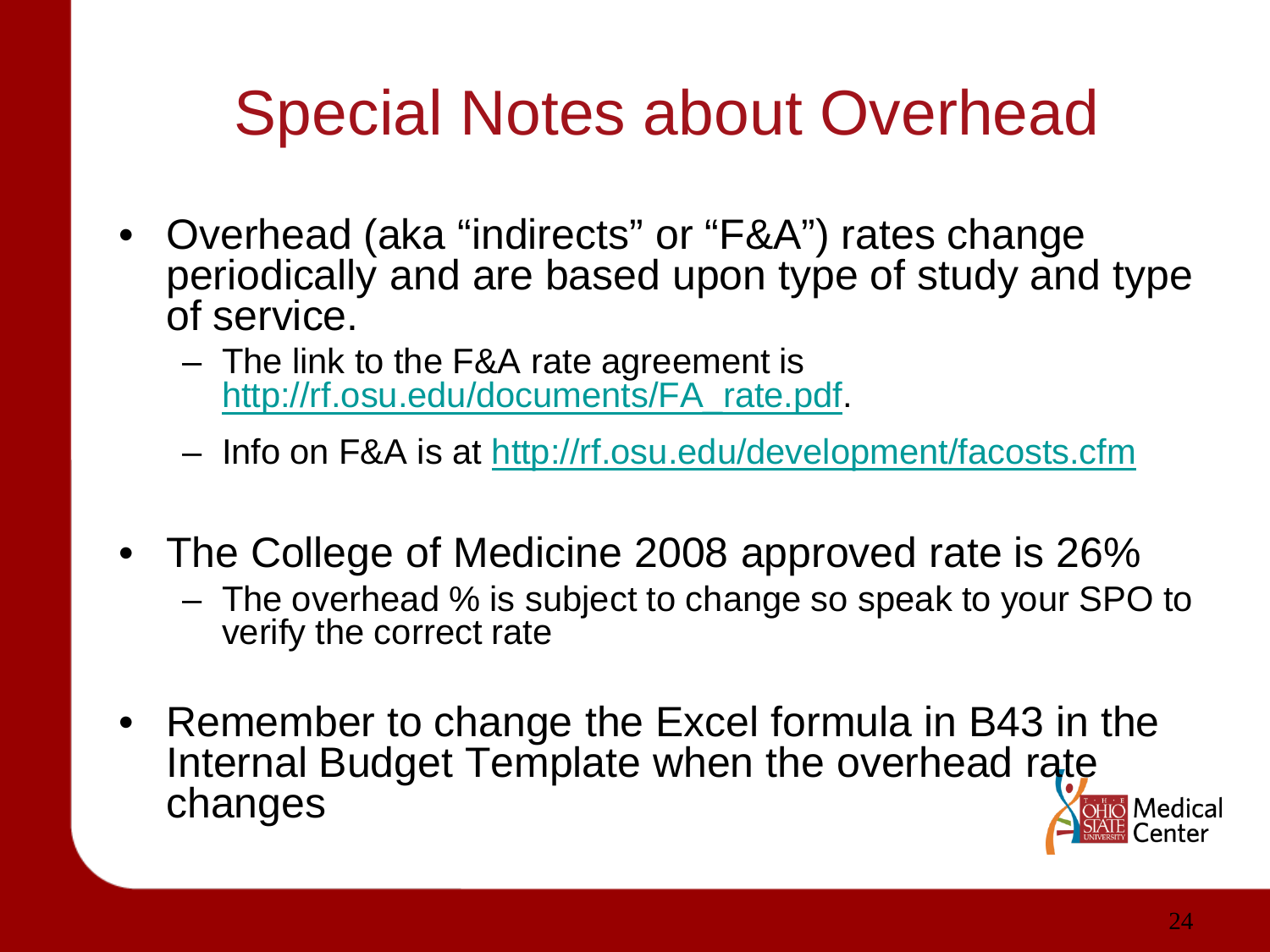# Negotiating Payment Terms

- Try to get sponsor to agree to a regular billing cycle for work completed rather than at specific participant milestones
- Don't allow huge "holdbacks" on payment. If the sponsor requires holdbacks until final visits or the completion of data try to limit to less than 10%
- Consult the Research Billing Office about any contract provisions that limit what sponsors will pay for on procedures, injuries, etc.

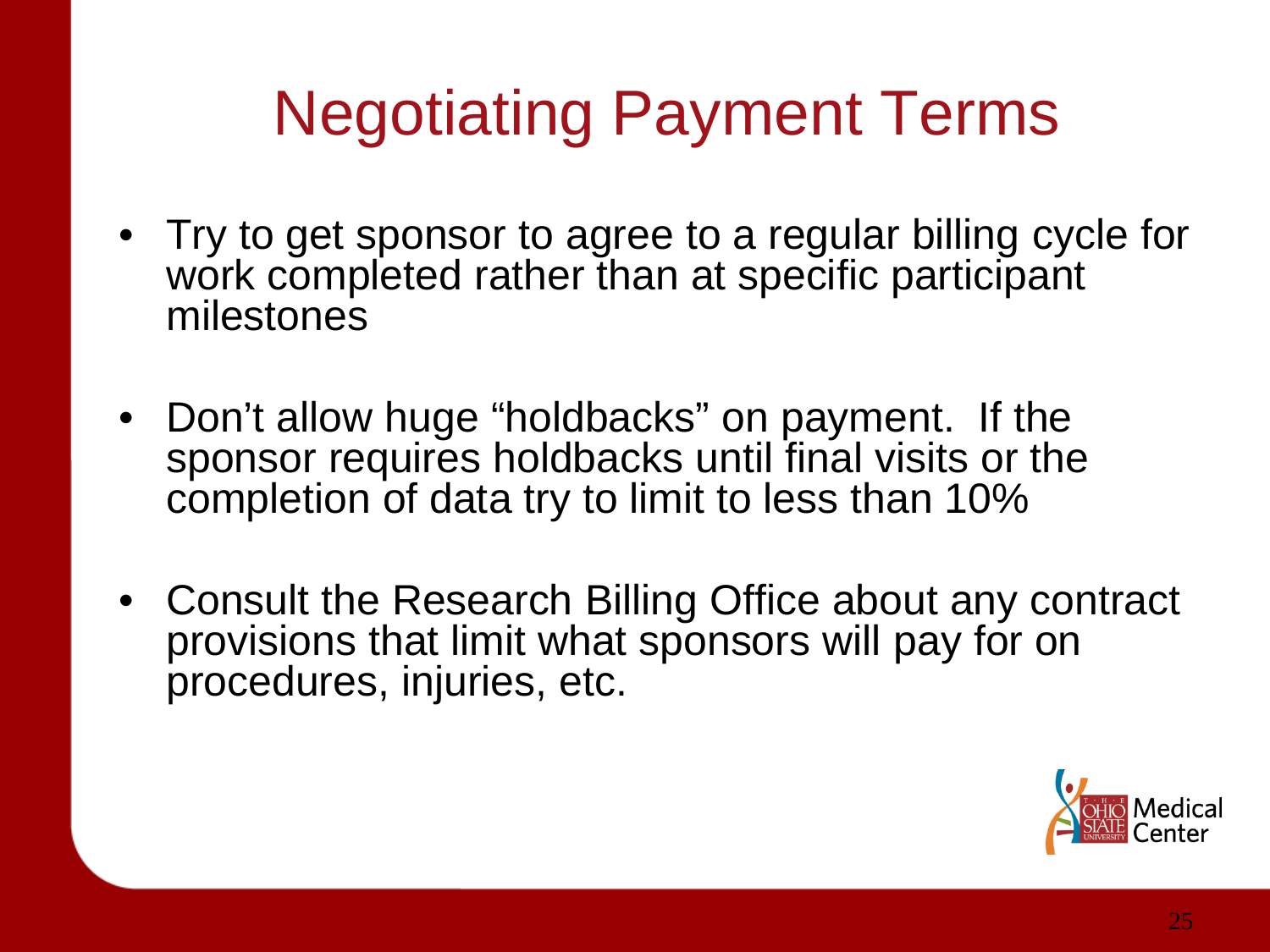# Budgets & Billing Compliance

- Remember to factor in the Medicare rules for Clinical Research. See "Steps to Performing a Coverage Analysis" on the [Research Billing Office](http://www.medctr.ohio-state.edu/Research/ResearchBilling.aspx) Website
- Remember to keep the Budget, Contract, Consent, and Protocol in sync
	- The billing language must be consistent
- Ensure the budget and contract do not appear to contain items that are being billed to insurance as SOC

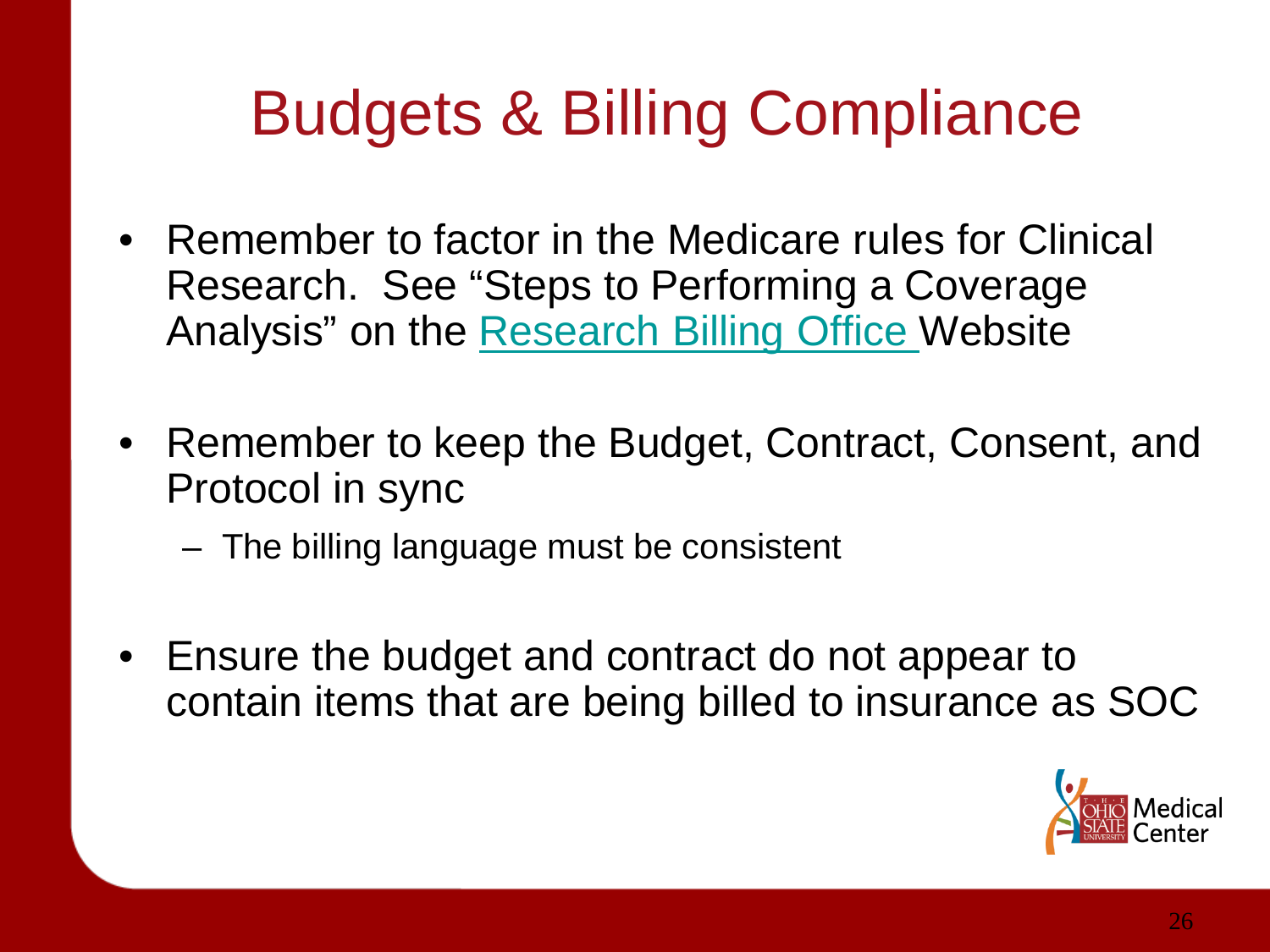### Monitor Budget and Payments

- Track your Study Costs
- Track Sponsor Payments
- Monitor what you have received, what bills are due, and what income is expected
	- Sponsors miss payments
	- Bills may be incorrect

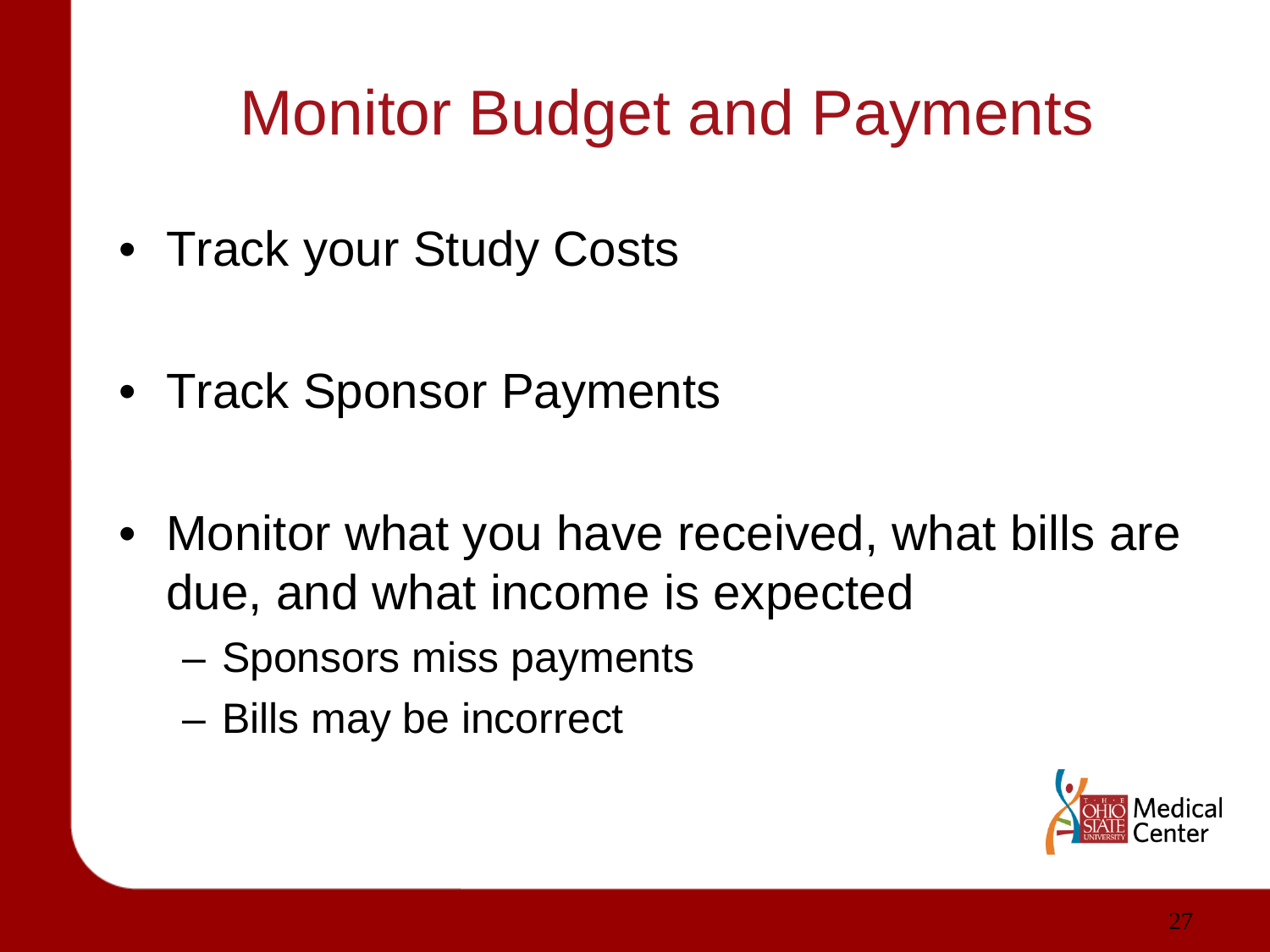### Lessons Learned

• Update the templates and tools to incorporate the lessons learned from each study!